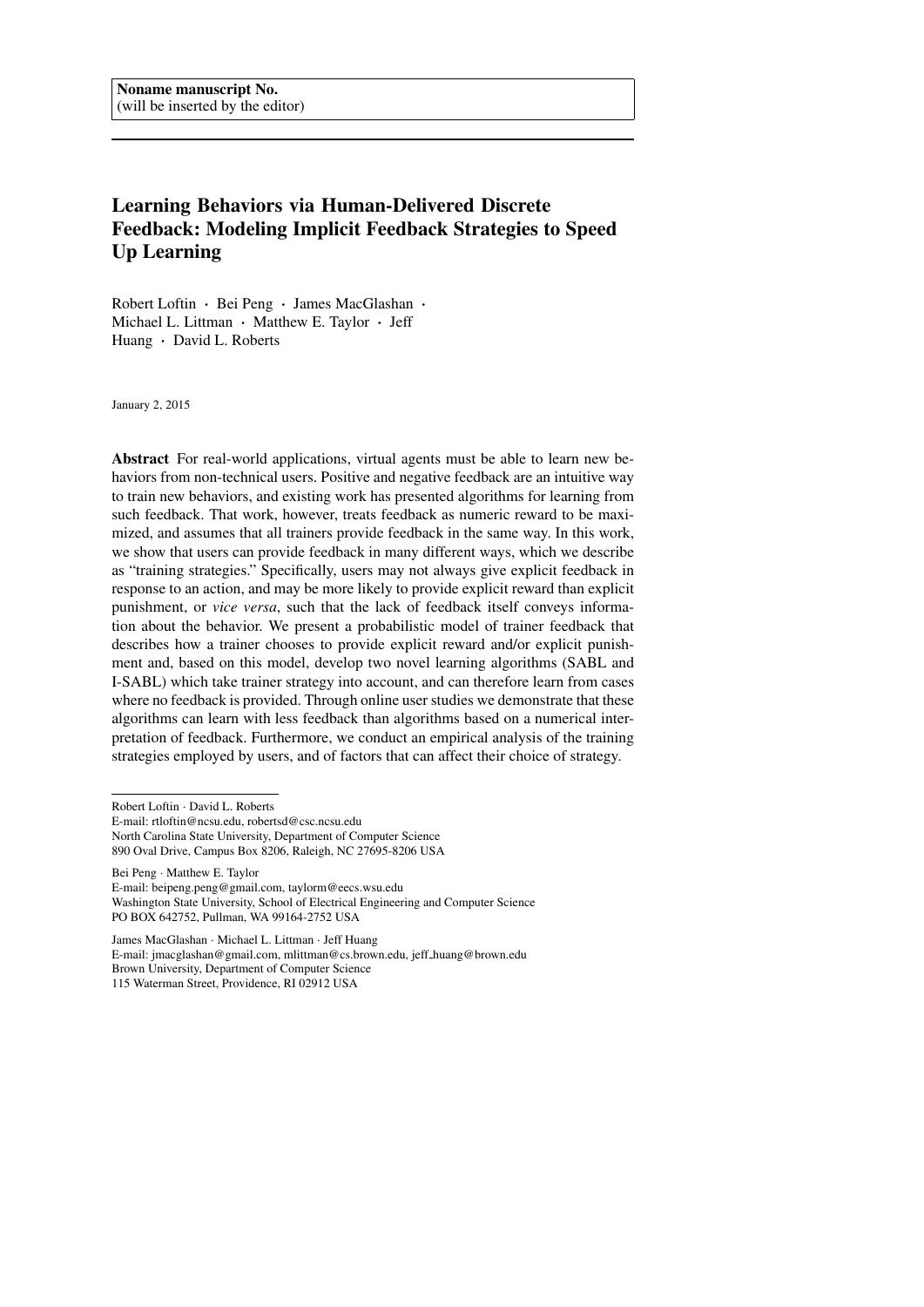# 1 Introduction

Within the field of artificial intelligence there exists a significant body of work on the problem of designing agents to learn behaviors from human trainers [5, 14, 27], and specifically on the problem of learning from trainer-provided feedback [8, 17]. In many cases [12, 17] feedback is treated as being representative of some numeric reward or value function associated with the underlying task. Under such an interpretation, the agent seeks to maximize the expected value of the feedback it receives for its actions.

In this work, however, we argue that trainer feedback is a more complicated form of discrete communication between the trainer and the learner. Simply treating feedback as a numeric reward signal (*i.e.*, reward has a positive value, punishment has a negative value, and the goal is to maximize the average return), will in many cases lose information about the target behavior present in the trainer's feedback. There are of course many possible approaches to training via positive and negative feedback, which we will describe as*training strategies*throughout this work. The trainer's choice of strategy may depend on the nature of the training task, on the nature of the learning agent, and on the trainer's own background. The trainer may even change strategies in response to the agent's behavior.

In this work, we are specifically interested in how the trainer's strategy affects the use of the lack of feedback as a form of *implicit* feedback, and how such feedback should be interpreted. As a motivational example of this phenomenon, consider a common approach to dog training, where trainers will provide a large amount of explicit reward in the form of treats and conditioned rewards (*i.e.*, *clicker training*), but very little explicit punishment. When such an approach is taken to providing feedback, the lack of explicit reward (*i.e.*, withholding a treat from a dog) can itself be interpreted as a form of punishment, indicating that the dog's previous actions were incorrect. If, however, the reverse strategy was followed, and the trainer only provided explicit punishment, then the lack of feedback would indicate that the dog's actions were in fact correct. This work will focus on the rates at which trainers give explicit and implicit feedback for correct and incorrect actions. If the learning agent knows that implicit feedback is more likely for correct or for incorrect actions, it can use that information to make inferences about the correctness of an action, even when no explicit feedback has been given for that action.

Our work in this area has resulted in two main contributions with respect to understanding trainer strategies that we present in this paper:

- 1. We characterize, based on empirical data collected from real users, the types of strategies followed in practice by human trainers when teaching virtual agents, and look at potential factors that could affect those users' choices of strategy.
- 2. We present a probabilistic model which captures certain aspects of trainer strategy, and uses that model to derive two algorithms, SABL and I-SABL, which explicitly consider trainer strategy, and can therefore learn about the target behavior even from cases where no explicit feedback is given.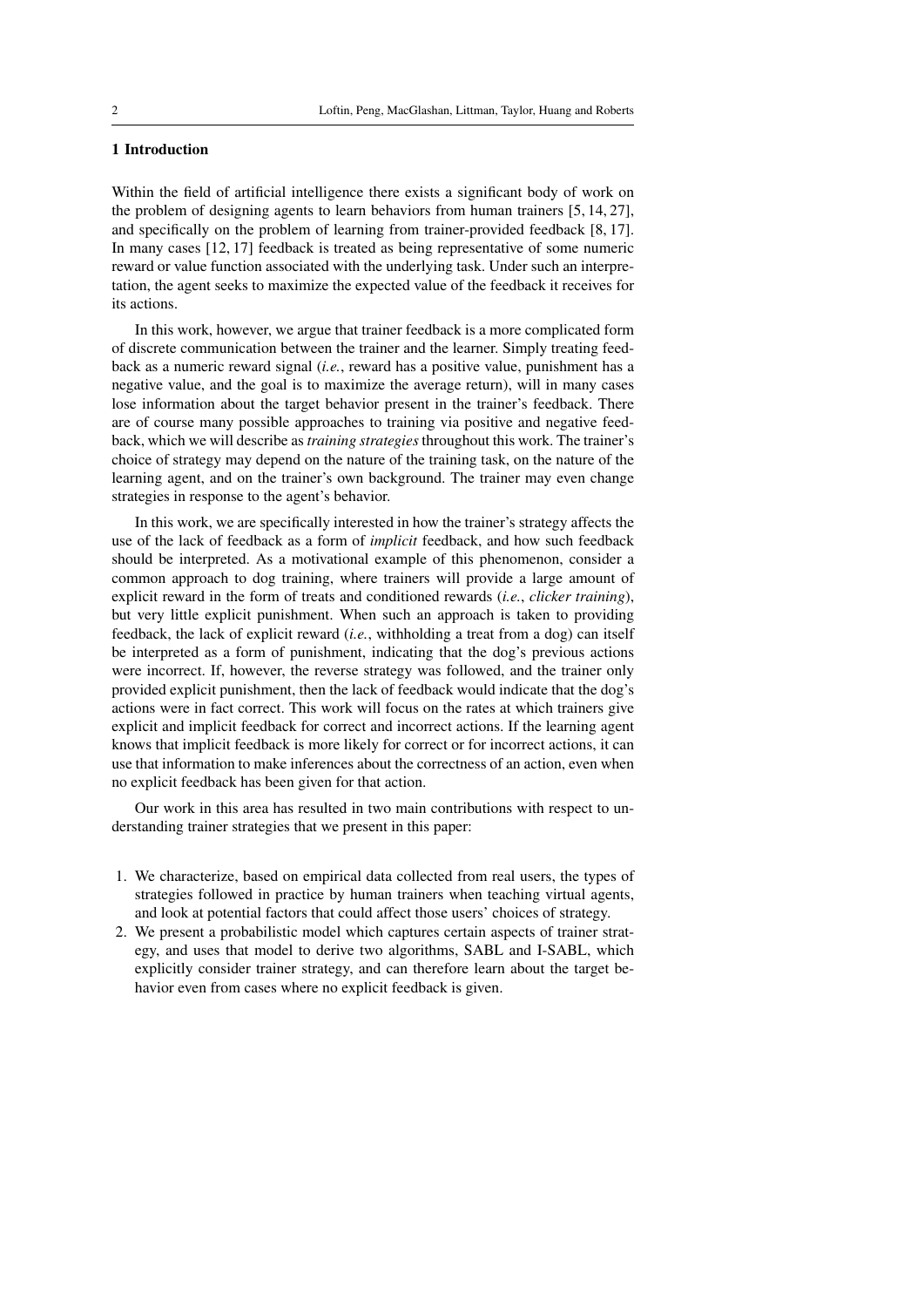We demonstrate that these algorithms can be effective both with human and simulated trainers. Experiments show that agents using these algorithms can not only benefit from knowing the trainer's strategy, but can infer that strategy online during training.

#### 2 Background and Related Work

This work is part of a growing literature on the problem of designing algorithms which can learn behaviors from human feedback. Our work is also motivated by work in psychology on how animals and humans learn from positive and negative feedback, specifically, the concept of behaviorism [23]. Based on the insights gained from that work, we develop an approach to learning from feedback which does not interpret feedback as numeric reward as most existing work does, but instead as a form of discrete communication from the trainer. Here we will discuss the existing work in machine learning as well as provide some background on the psychological underpinnings of our work.

#### 2.1 Machine Learning from Human Feedback

There exists a large body of work on the problem of learning from human trainers, and specifically on learning from trainer feedback. Some approaches [27] have treated human feedback as a form of guidance for an agent trying to solve a reinforcement learning (RL) [25] problem. In that work, human feedback did not change the numeric reward from the underlying RL problem, or the optimal policy, but improved exploration and accelerated learning. Their results show humans give reward in anticipation of good actions, instead of rewarding or punishing the agent's recent actions.

COBOT [11] was an online chat agent with the ability to learn from human agents using RL techniques. It learned how to promote and make useful discussion in a chat room, combining explicit and implicit feedback from multiple human users. The TAMER algorithm [17] has been shown to be effective for learning from human feedback in a number of task domains common in the RL research community. This algorithm is modeled after standard RL methods which learn a value function from human-delivered numeric rewards. At each time step the algorithm updates its estimate of the reward function for a state-action pair using *cumulative* reward.

Similar to this work, other studies [16] have examined how users want to provide feedback, finding that: 1) there is little difference in a trainer's feedback whether they think that the agent can learn or that they are critiquing a fixed performance; and 2) humans can reduce the amount of feedback they give over time, and having the learner make mistakes can increase the rate of feedback. Our work differs because we focus on leveraging how humans naturally provide feedback when teaching, not how to manipulate that feedback.

Of existing work however, Policy Shaping [8] is most similar to the algorithms presented in this paper. In that work, and in ours, trainer feedback was interpreted as a discrete communication that depended probabilistically on the trainer's target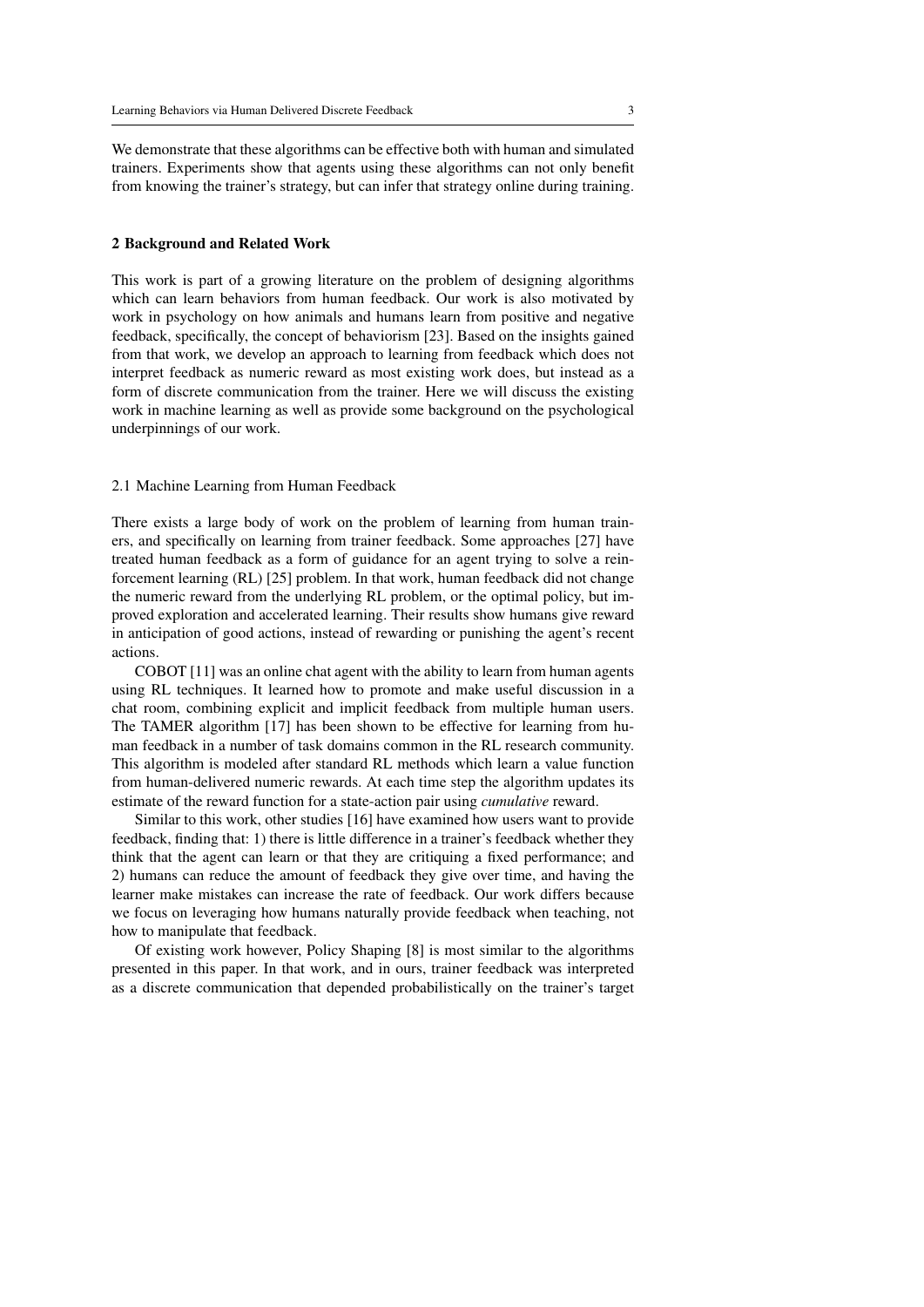policy, rather than the traditional approach of treating feedback as numeric reward. Both our work and Policy Shaping uses a model of the feedback distribution to estimate a posterior distribution over the trainer's policy. In contrast to that work, ours focuses on handling different trainer feedback strategies, whereas Policy Shaping assumes actions which do not receive explicit trainer feedback are uninformative as to the trainer's policy (though still informative about the underlying MDP). The algorithms presented in this work, however, use knowledge of the trainer's strategy to extract policy information from actions that without explicit feedback. Further, our algorithms can infer this strategy from experience, and so can adapt to a particular trainer's strategy.

Other forms of feedback types besides simple punishment and reward have also been explored, including feedback strategies employed by film directors, golf instructors, and 911 operators [9]. These experts gave rich feedback and direction in the form of explaining consequences, querying learner understanding, using assistive aids, *etc*. Other work has considered how users might assist learning algorithms by selecting a sequence of data in a classification task [14].

In addition to the work on learning from feedback, there is a growing body of work that examines how humans can teach agents by providing demonstrations of a desired behavior [3]. Learning from demonstration has been applied effectively to problems of robot control problems, such as robot navigation [6]. Other work has leaned motion control policies that can mimic motions demonstrated by human trainer's [4]. In all of these cases, similar to learning from feedback, much of the challenge for the learning agent comes from the limited, sometimes incomplete information provided by the trainer.

Interestingly, some work has been done comparing the effectiveness of learning from demonstration against that of learning from feedback [18]. That work, however, suggested that the relative performance of the two approaches was task dependent. In addition, we note that in many cases it may not be possible for the trainers to actually demonstrate the desired behavior. Unlike most work in learning from demonstration, where the intended meaning of a trainer's demonstration is clear, in our work the meaning of the trainer's feedback can initially be ambiguous, and errors in feedback, unlike erroneous demonstrations, must be corrected as part of the learning process.

One approach to learning from demonstration is the use of algorithms for inverse reinforcement learning [1, 5], where the learner attempts to identify the reward function of a Markov decision process that is consistent with a users demonstrated actions, and identify a full policy that is optimal under that reward function. A number of different algorithms for inverse reinforcement learning (IRL) have been proposed, including maximum entropy IRL [28], which searches for a reward function that leads to a similar distribution over state trajectories as is observed in the training data. Another, similar approach is Bayesian IRL [22], which is of particular interest because it draws samples of the trainer's reward function from a posterior distribution over reward functions that is conditioned on observations of the trainer's policy. As our work assumes that the trainer's feedback depends probabilistically on the their desired policy, the same approach allows for sampling of reward functions from a distribution conditioned on feedback instead of observed actions.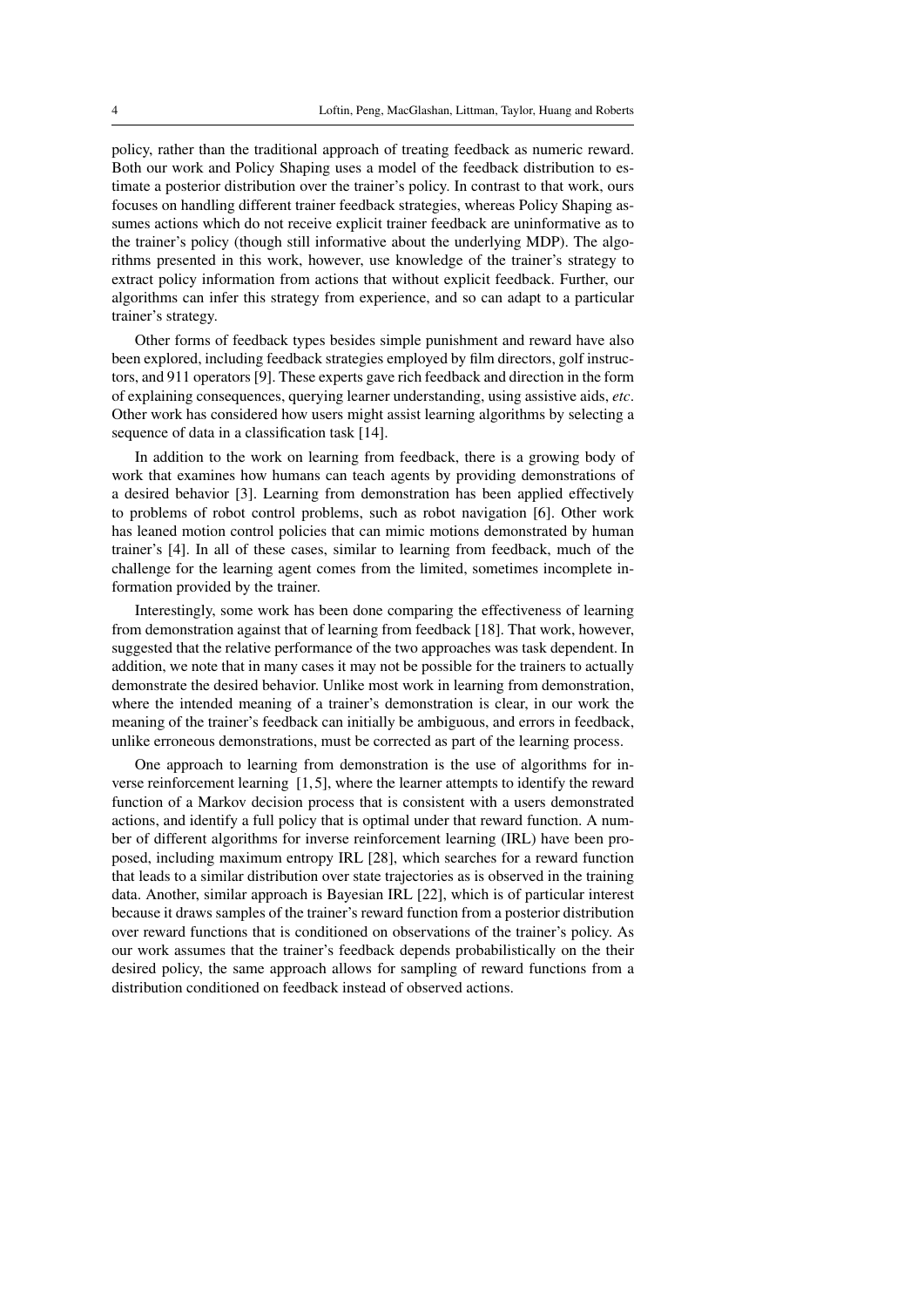We suggest that it may be possible to combine the algorithms described in this work with existing techniques for learning from demonstration, to allow an agent to learn from both feedback and demonstration simultaneously. In Section 8 we describe an algorithm for *maximum likelihood* inverse reinforcement learning, and show that it can be combined with our framework for learning from feedback, allowing our framework to be applied to sequential domains. We suggest that maximum likelihood IRL could also be used for learning from demonstration, making it possible to compute maximum likelihood estimates of trainer reward functions and policies given data including both feedback and demonstrations. In this work, however, we do not implement such an algorithm.

Existing work has shown that feedback can be combined with user demonstrations, for example, by using feedback to weight the value of different user demonstrations used to estimate the correct policy [2]. Other work has also shown that feedback can be combined with reward from some underlying Markov decision process, or some predefined shaping reward [12, 13]. It should be noted that in both of these examples, feedback was not given interactively, during the performance of a behavior, but was given as a critique to portions of an agent's performance that could be selected by the user after the agent had finished performing the behavior. Our work focuses on dealing with feedback given in real time, where the distinction between cases where the user is actively teaching the agent, and where the trainer is passively observing the agents behavior is not always clear.

#### 2.2 Behaviorism

The notion that trainers may follow different strategies while teaching is motivated by work on *behaviorism* and techniques for animal training using punishment and reward. Behaviorism, a field of psychology, considers how animals and humans learn form positive and negative feedback. Skinner introduced operant conditioning, a concept of providing feedback to modify the frequency of voluntary behaviors [23]. There are a number of ways in which punishment and reward can be combined to teach a behavior. These so-called *operant conditioning paradigms* can be grouped into four categories [24]: positive reward (R+), negative reward (R−), positive punishment (P+), and negative punishment (P−). Here, reward refers to any stimulus that would increase the frequency of an associated behavior, while punishment would be a stimulus that decreases the frequency of a behavior. Positive refers to adding a stimulus and negative refers to removing a stimulus. An example of  $R+$  would be the act of giving a dog a treat (reward by adding a desirable stimulus). An example of P− would be the removal of a prized toy (punishment by removing a desirable stimulus). Thus, both positive and negative reward encourage an associated behavior, while both positive and negative punishment discourage an associated behavior.

Dog trainers have learned that using only positive reward  $(R+)$  to encourage desired behaviors results in fewer unintended side effects for dogs than when positive punishment  $(P+)$  is used to reduce undesired behavior [10]. We hypothesize that, in many cases, users will tend to apply this concept when training virtual agents (even if they don't realize they are doing it). We will show how in situations where users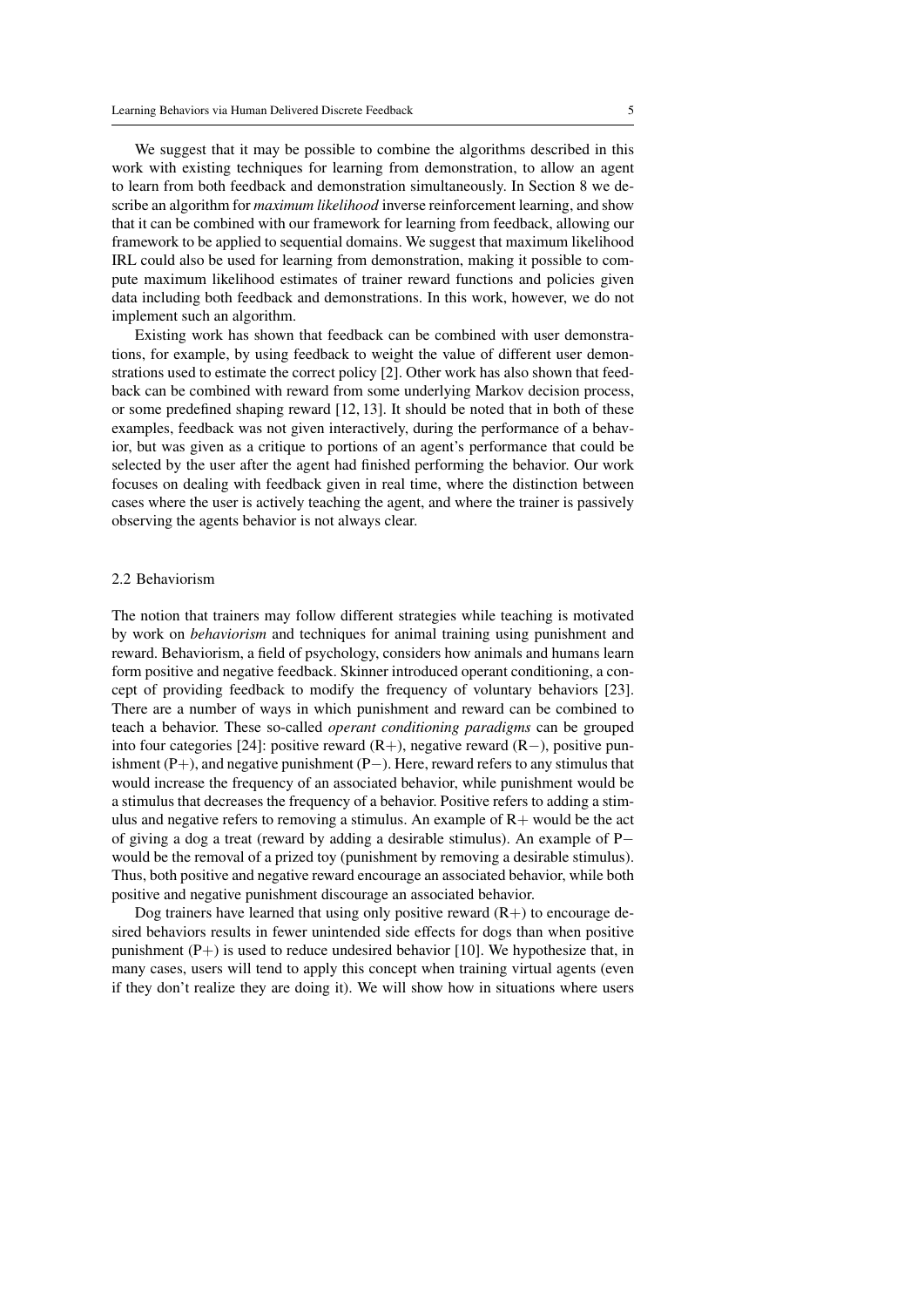do have a bias towards R+/P− operant conditioning paradigms, learning algorithms that take these strategies into account have a significant advantage when learning from human trainers.

#### 3 Motivations: Behaviorism and Trainer Strategies

The goal of this work is to characterize the different strategies followed by human trainers when teaching virtual agents, and to build learning algorithms that take those strategies into account. As part of this work, we develop a probabilistic model of how feedback is provided under different strategies, and use this model both to classify strategies seen in practice, and to build probabilistic inference algorithms to learn behaviors from such feedback.

## 3.1 Trainer Strategies

In this work, we use an idealized model of the training process, in which the learning agent takes a single action, and then *may* receive positive or negative feedback from the trainer. We hypothesize that different trainers can differ in how they provide feedback, even when teaching the same behavior. For example, when the learner takes a correct action, one trainer might provide an explicit positive feedback while, another might provide no response at all.

We classify a trainer's strategy by the cases in which they give explicit feedback. Under a *balanced feedback* strategy a trainer typically gives explicit reward for correct actions and explicit punishment for incorrect ones. A *reward-focused* strategy typically provides an explicit reward for correct actions and no response for incorrect actions, while a *punishment-focused* strategy typically provides no response for correct actions and explicit punishment for incorrect ones. An *inactive* strategy rarely gives explicit feedback of any type (making it impractical). Under a reward-focused strategy, the lack of feedback can be interpreted as an *implicit* negative feedback, while under a punishment-focused strategy, it can be interpreted as implicitly positive. *To a strategy-aware learner, the lack of feedback can be as informative as explicit feedback.*

These strategies roughly correspond to the operant conditioning paradigms described in the behaviorism literature. A balanced feedback strategy would correspond to a R+/P+ paradigm, where both explicit punishment and explicit reward are used. A reward-focused strategy would roughly correspond to a R+/P− paradigm, while a punishment-focused strategy would correspond to a R−/P+ paradigm. An inactive strategy would correspond to a R−/P− paradigm.

We conducted three online users studies as part of this work, in which each participant went through one or more training sessions where they attempted to teach a virtual agent to perform a simple behavior. Table 1 shows the number of training sessions, from the first two of these studies, in which each of these four types of strategies was used. A user was classified as balanced if she gave explicit feedback for correct and incorrect actions more than half of the time, while inactive means she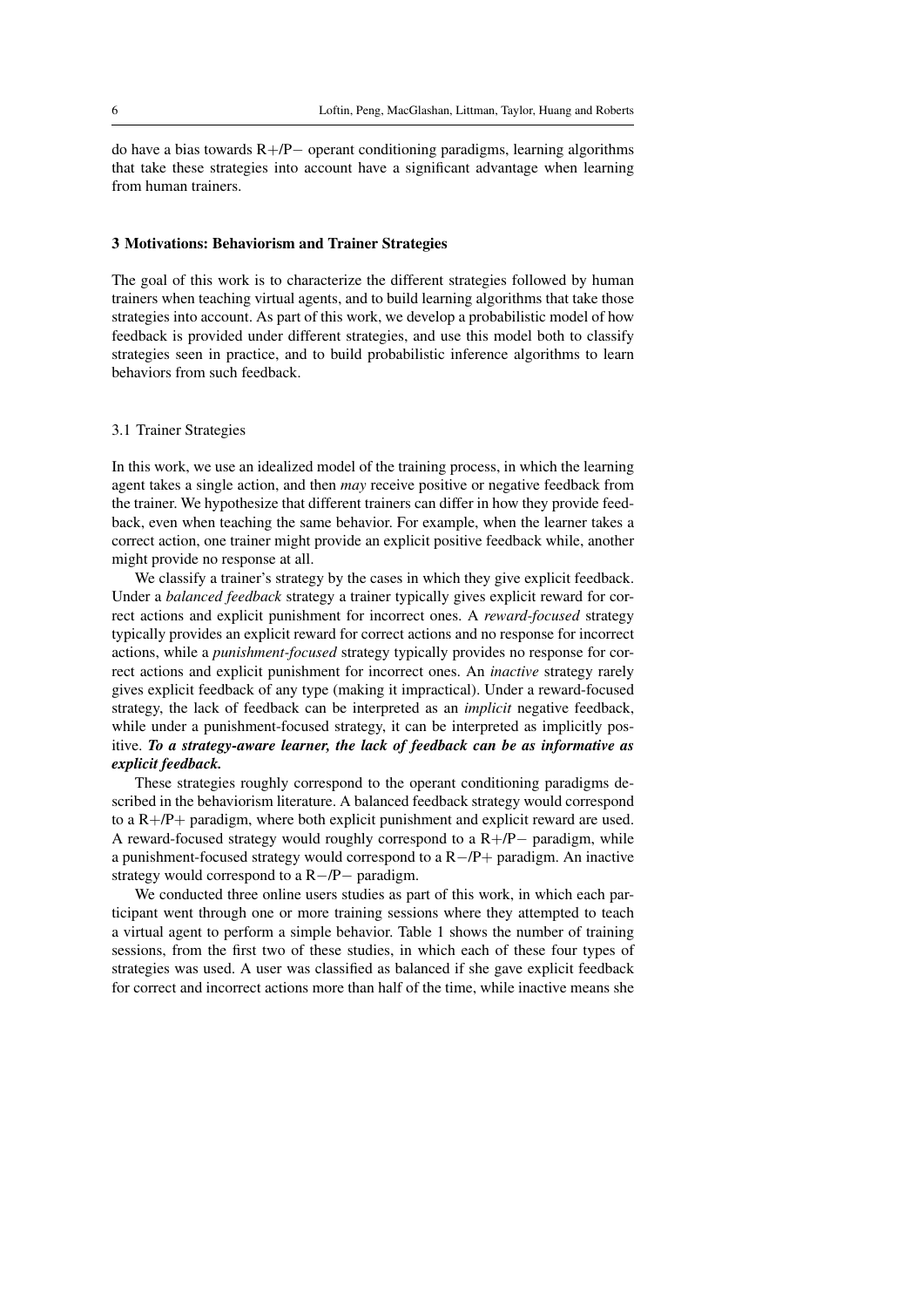| Table 1: Breakdown of strategies observed in the online user studies |  |  |  |
|----------------------------------------------------------------------|--|--|--|
|----------------------------------------------------------------------|--|--|--|

| <b>Strategy</b>    | <b>Number of Training Sessions Exhibiting Strategy</b> |
|--------------------|--------------------------------------------------------|
| balanced feedback  |                                                        |
| reward-focused     | 125                                                    |
| punishment-focused |                                                        |
| inactive           |                                                        |

gave explicit feedback less than half the time in both cases. Reward-focused means correct actions received explicit feedback more than half the time and incorrect actions received it less than half the time; punishment-focused is the opposite case. Note that all four types were employed, but that a large percentage of users followed a reward-focused strategy. We provide this sample of results here to help emphasize the point that human trainers do follow a variety of feedback strategies. We will include a more detailed discussion of strategies in Section 6.

#### 3.2 Probabilistic Model of Trainer Strategy

One of the main contributions of this work is a formal, probabilistic model of trainer feedback. We will use this model both to characterize the strategies followed by users in the studies we conduct, and more significantly, to build learning algorithms which use probabilistic inference to identify target behaviors, while taking into account the trainer's strategy.

This probabilistic model of human feedback encapsulates differences in trainers' categorical feedback strategies. We model the learning problem as a set of discrete observations of the environment and a set of discrete actions that can be taken. The behavior being trained is represented as a *policy*, that is, a mapping from observations to actions, which in this work we will denote with  $\lambda$ .

Under our model, training is divided in to discrete *episodes*, in which the agent observes the state of the world, takes an action and may or may not receive some feedback from the trainer. Our model assumes that the trainer first determines if the action taken was consistent with some target policy  $\lambda^*$  for the current observation, with some probability of error  $\epsilon$ . The trainer then decides whether to give explicit feedback or simply do nothing. If the trainer interprets the learner's action as correct, then she will give an explicit reward with probability  $1 - \mu^+$ , and if she interprets the action as incorrect, will give explicit punishment with probability  $1 - \mu^{-1}$ . Therefore, when accounting for error in the trainer's interpretation, if the learner takes a correct action it will receive explicit reward with probability  $(1 - \epsilon)(1 - \mu^+)$ , explicit punishment with probability  $\epsilon(1 - \mu^{-})$ , and will receive no feedback with probability  $(1 - \epsilon)\mu^{+} + \epsilon \mu^{-}$ .

The parameters  $\mu^+ \in [0, 1]$  and  $\mu^- \in [0, 1]$  represent the trainer's preference for giving neutral feedback for correct and incorrect actions, respectively, and encode the trainer's feedback strategy. For example,  $\mu^+$  = 0.1,  $\mu^-$  = 0.1 correspond to a balanced

<sup>&</sup>lt;sup>1</sup> Note that for the  $\mu$  parameters,  $+$  and  $-$  distinguish reward and punishment, and not explicit/implicit feedback as in the  $R+/P+$  notation taken from the behaviorism literature.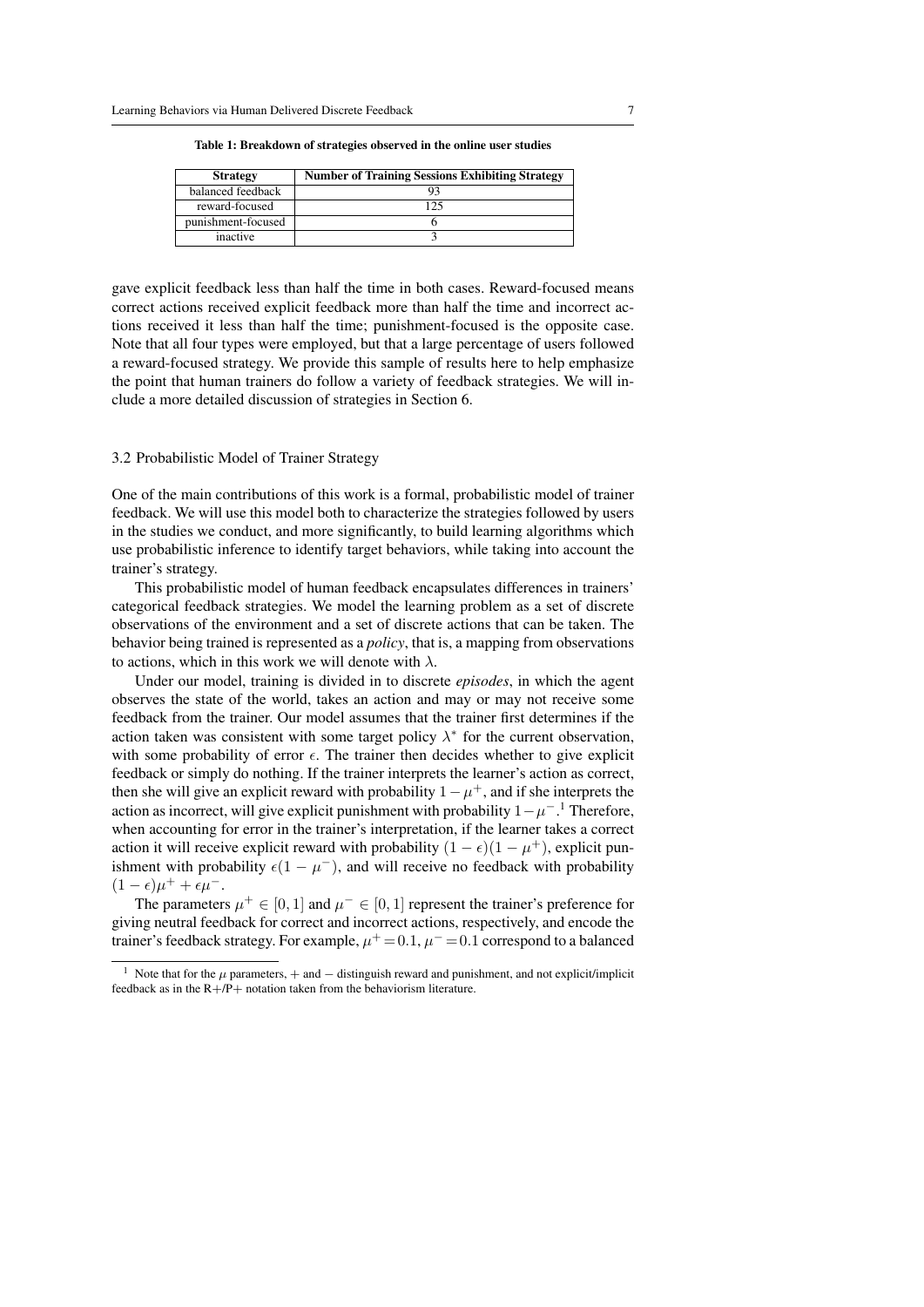feedback strategy where nearly every action receives explicit feedback, while  $\mu^+$  = 0.1,  $\mu$ <sup>-</sup> = 0.9 correspond to a reward-focused strategy, where only actions interpreted as correct tend to receive explicit feedback. Putting these elements together, for time step  $t$  (each time step corresponds to an episode with the agent observing the world, choosing an action and receiving feedback), we have a distribution over the feedback  $f_t$  conditioned on the observation  $o_t$ , action  $a_t$ , and the trainer's target policy  $\lambda^*$ ,

$$
p(f_t = f^+|o_t, a_t, \lambda^*) = \begin{cases} (1 - \epsilon)(1 - \mu^+), & \lambda^*(o_t) = a_t \\ \epsilon(1 - \mu^+), & \lambda^*(o_t) \neq a_t, \end{cases}
$$
(1)

$$
p(f_t = f^-|o_t, a_t, \lambda^*) = \begin{cases} \epsilon(1 - \mu^-), & \lambda^*(o_t) = a_t \\ (1 - \epsilon)(1 - \mu^-), & \lambda^*(o_t) \neq a_t, \end{cases}
$$
 (2)

$$
p(f_t = f^0 | o_t, a_t, \lambda^*) = \begin{cases} (1 - \epsilon)\mu^+ + \epsilon\mu^-, \ \lambda^*(o_t) = a_t \\ \epsilon\mu^+ + (1 - \epsilon)\mu^-, \ \lambda^*(o_t) \neq a_t. \end{cases}
$$
 (3)

where  $f^+$  is an explicit positive feedback,  $f^-$  is an explicit negative feedback, and  $f<sup>0</sup>$  represents a lack of feedback.

What is important to note about this model is that, depending on the strategy (and the corresponding  $\mu^+$  and  $\mu^-$  parameters) used, the lack of feedback may be more probable for correct actions than incorrect actions, or *vice versa*. Therefore, the correct inference to make from a lack of feedback depends on the training strategy being used. This model formalizes the idea that learning depends on the training strategy being employed.

## 3.3 Numeric Reward vs. Discrete Feedback

We can compare the discrete, probabilistic interpretation of trainer feedback used in this work against the numerical reward interpretation used in much of the existing literature. Under the numeric interpretation, each action receives a continuously valued reward signal, and the agent attempts to find the action which maximizes the average reward received. We argue (and our experimental results support) that trainer feedback can be interpreted more effectively as a form of discrete communication between the trainer and the learner, allowing the agent to learn the desired behavior in less time and with less effort on the part of the trainer.

There are some interpretations of trainer feedback that are more easily represented under a numerical interpretation, and that are not modeled by our probabilistic interpretation. Specifically, our model does not consider the magnitude of the feedback provided for an action, either the magnitude of an individual feedback signal, or the number of feedback signals given in response to a single action. Under a numerical interpretation, an individual feedback signal can be assigned different numerical values (e.g., the verbal response "good" being given a smaller value than "Great!"). Under such an interpretation, a single action can also receive multiple feedback signals, with the total value of these signals being assigned to an action. Therefore, it is possible under a numerical interpretation of feedback for two actions to each receive positive feedback, but one action to have a greater estimated value than the other, and so be assumed to be preferable to the other.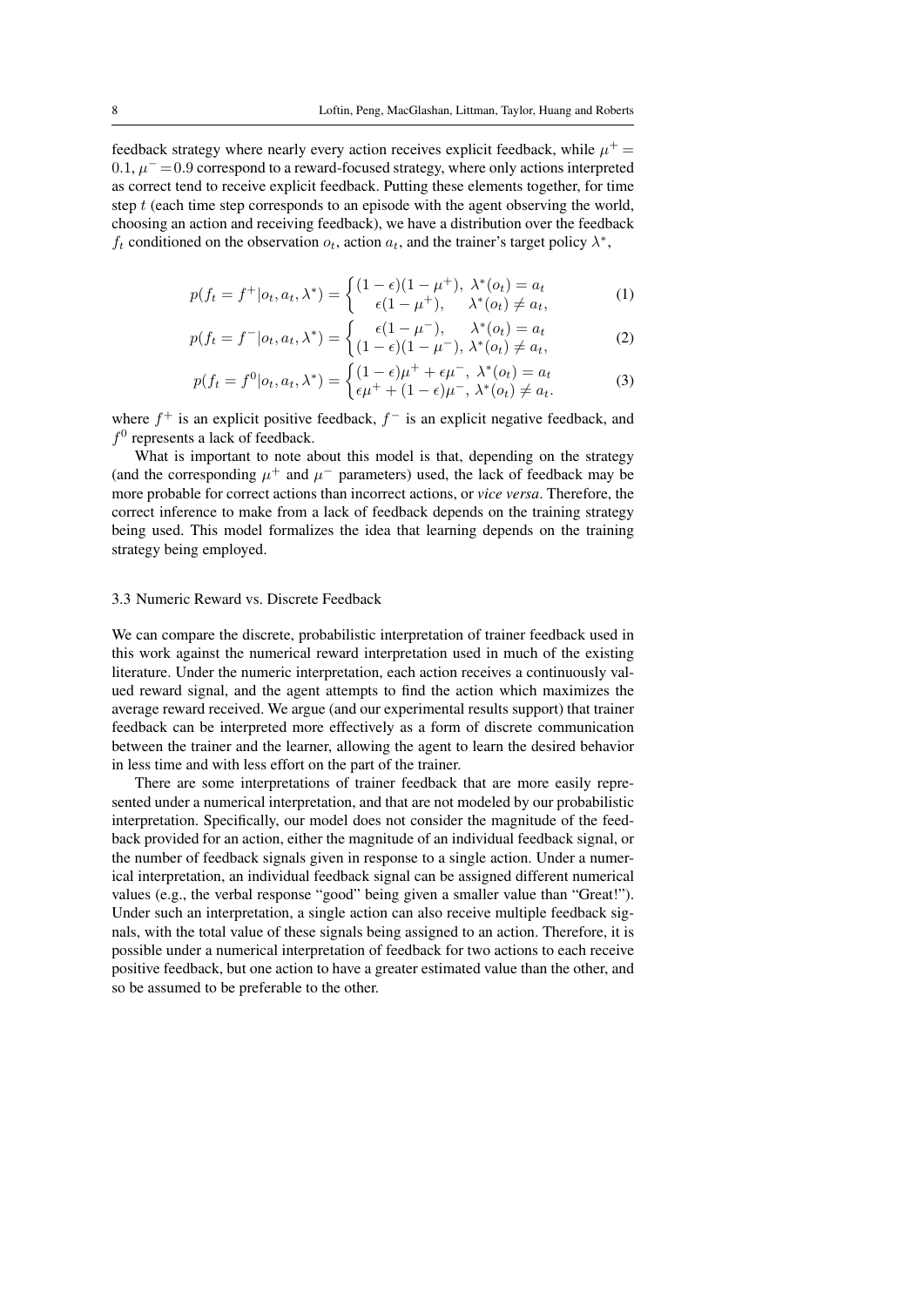Under our model, however, we do not directly consider the relative utility of one action versus another. One action is not considered to be more "correct" than another, but is instead considered more likely to be the correct action. It would be possible to interpret the magnitude of feedback under our model, with the magnitude of feedback could representing the *certainty* on the part of the trainer that the action was correct. That is to say, that the trainer is less likely to erroneously give a feedback signal of large magnitude than one of small magnitude. Therefore, when comparing two actions that have each received one feedback signal, the action that had received the larger magnitude signal would be considered more likely to be correct. Similarly, when more than one feedback signal is given in response to an action, we would assume that if the action were not correct then the trainer would have to repeatedly given erroneous feedback signals to get such a response. As making multiple incorrect feedback signals is far less likely than making a single incorrect feedback, this would mean that an action receiving multiple positive feedback signals is more likely to be correct than one that has received only a single positive feedback.

It is not clear, however, that the magnitude of users feedback actually reflects the relative utility of the action for which that feedback is given. Similarly, the number of individual feedback signals may not directly relate to the users preference for one action over another. There may be many possible interpretations for feedback of differing magnitude and frequency, some of which may not convey much information about the correctness of an action. For example, differences in the number or magnitude of feedback signals may be the result of frustration on the part of the trainer, or some global measure of the agents performance.

In the user studies presented in this work, we explicitly choose to consider neither the magnitude of a feedback signal (we only allow for one level of positive and negative feedback), nor the number of feedback signals given for a single action (our learning algorithms only consider the final feedback given in response to an action). This interpretation gives trainers the opportunity to correct a mistaken feedback immediately after giving it. Additionally, mistakes early in the training process are easier to overcome, as the trainer does not need to provide a large amount of feedback to outweigh the previous, incorrect feedback. As this work will demonstrate, learning algorithms which treat feedback as something other than a numeric reward signal, and which explicitly consider multiple possible interpretations of feedback, can be much better suited to learning from human trainers.

## 4 Strategy-Aware Bayesian Learning

In this work, we develop algorithms for learning from feedback that accounts for differences in trainer strategy. Specifically, we take advantage of the fact that, under reward-focused and punishment-focused training strategies, the lack of any feedback can convey as much information about the target behavior as explicit feedback. We will demonstrate experimentally that this approach allows agents to learn behaviors in less time, and with fewer feedbacks, when compared to approaches that ignore trainer strategy.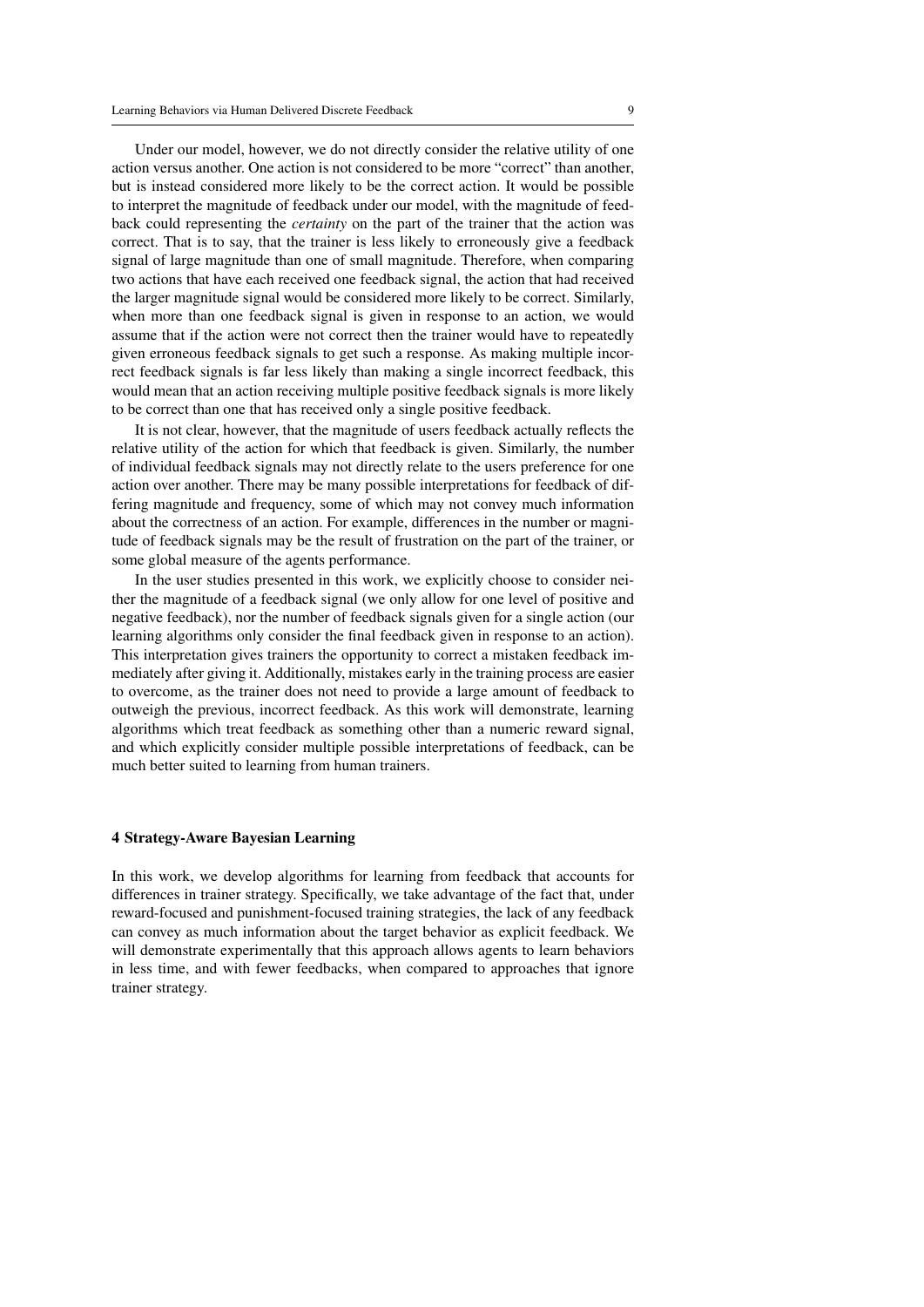**Algorithm 1** The SABL algorithm. The feedback distribution  $p(f_t|o_t, a_t, \lambda^*(o_t))$  $a'$ ) is described by Equations 1, 2 and 3.  $takeAction(a_t)$  does not return until the episode finishes.

 $\forall o \in O, a \in A : P[o, a] \leftarrow \frac{1}{|A|}$  $t \leftarrow 0$ while user has not terminated learning do  $o_t \leftarrow observableWorld()$  $a_t \leftarrow \operatorname{argmax}_{a' \in A} P[o_t, a']$  $takeAction(a_t)$  $f_t \leftarrow receiveFeedback()$ for all  $a' \in A$  do  $P[o_t, a'] \leftarrow p(f_t|o_t, a_t, \lambda^*(o_t) = a')P[o_t, a']$ end for  $P[o_t, \dots] \leftarrow normalize(P[o_t, \dots])$  $t \leftarrow t + 1$ end while

## 4.1 The SABL algorithm

Here we present the Strategy-Aware Bayesian Learning (SABL) algorithm. The SABL algorithm assumes that trainer feedback is provided according to the probabilistic model presented previously. Using this model of feedback, SABL computes a maximum likelihood estimate of the trainer's target policy  $\lambda^*$  given the feedback that the user has provided; that is, it computes

$$
\underset{\lambda}{\operatorname{argmax}} \, p(h_{1...t}|\lambda^* = \lambda),
$$

where  $h_t$  is the training history of actions, observations, and feedback. If a user provides multiple feedbacks during an episode, SABL only considers the most recent, allowing a user to correct a mistaken feedback. Algorithm 1 is an outline of SABL. Note that only the current likelihood distribution is needed to compute the likelihood given a new episode, and therefore the full training history does not need to be considered when updating the policy probabilities.

SABL requires that we specify the trainer's strategy before learning, but in practice we are unlikely to know what that strategy will be, as trainers may use a variety of strategies. Specifying an incorrect strategy can severely degrade the performance of the algorithm. For example, if the trainer follows a reward-focused strategy, while the agent assumes that they follow a punishment-focused strategy, then the agent will interpret the lack of feedback as indicating that the previous action was correct, when in reality the lack of feedback means the previous action was incorrect.

Specifying that the trainer's strategy is balanced, that is,  $\mu^+ = \mu^-$ , will cause the agent to ignore episodes where no feedback is given, and while it will prevent the agent from harmfully misinterpreting the lack of feedback, it will also prevent it from gaining any knowledge from such episodes. In the next section we will extend SABL to allow it to infer the trainer's strategy online based on the training history.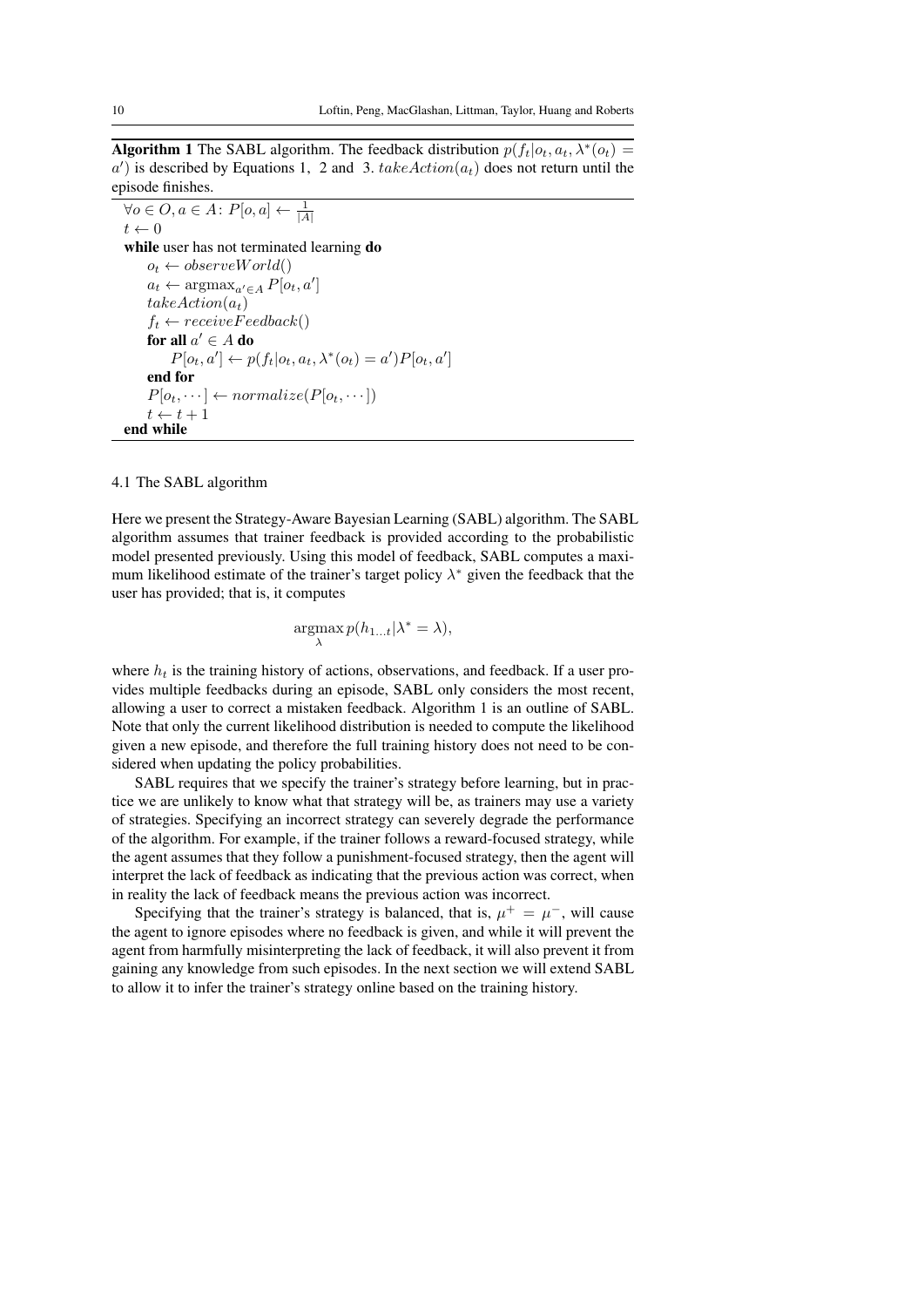**Algorithm 2** The I-SABL algorithm. The  $EMupdate(\lambda, h)$  function computes a new policy according to Equation 4.

 $\lambda \leftarrow random Policy()$  $h \leftarrow \langle \rangle$  $t \leftarrow 0$ while user has not terminated learning do  $o_t \leftarrow observableWorld()$  $a_t \leftarrow \lambda(o_t)$  $takeAction(a_t)$  $f_t \leftarrow receiveFeedback()$  $h \leftarrow \langle h_0, \ldots h_{t-1}, (o, a, f) \rangle$  $\lambda \leftarrow random Policy()$ repeat  $\lambda' \leftarrow \lambda$  $\lambda \leftarrow EMupdate(\lambda, h)$ until  $\lambda == \lambda'$  $t \leftarrow t + 1$ end while

4.2 SABL for Unknown Strategies: Inferring-SABL

While SABL will perform well when it knows the trainer's  $\mu^+$  and  $\mu^-$  parameters, in practice the trainer's strategy will likely be unknown. If, however, the learner knows from explicit feedback the correct action for some observations, it can infer the strategy by looking at the history of feedback for those observations. For example, if more explicit feedback is given for correct actions than incorrect ones, then the strategy is likely reward-focused. Under SABL's probabilistic model we can treat the unknown  $\mu$  values representing the trainer's strategy as hidden parameters, and can marginalize over possible strategies to compute the likelihood of a possible target policy  $\lambda$ . Inferring-SABL, or I-SABL, finds a maximum likelihood estimate of the target policy, given the training history. I-SABL attempts to find

$$
\underset{\lambda}{\operatorname{argmax}} \sum_{s \in S} p(h_{1...t}, s | \lambda^* = \lambda),
$$

where S is the set of possible training strategies ( $\mu^+, \mu^-$  values),  $p(s)$  is uniform for all  $s \in S$ , and  $h_{1...t}$  is the training history up to the current time t.

In some domains it will be possible to restrict the space of possible policies such that the marginal likelihood of each policy can be explicitly computed. In the general case, however, the space of possible policies will be exponential in the number of observations, and so algorithms for approximate inference may be needed. In this work we use the Expectation Maximization [7] algorithm in such cases to compute a maximum likelihood estimate of the target policy, and treat the unknown  $\mu^+$  and  $\mu^$ parameters as continuous, hidden variables ranging from  $0$  to 1. The *i*th EM update step is then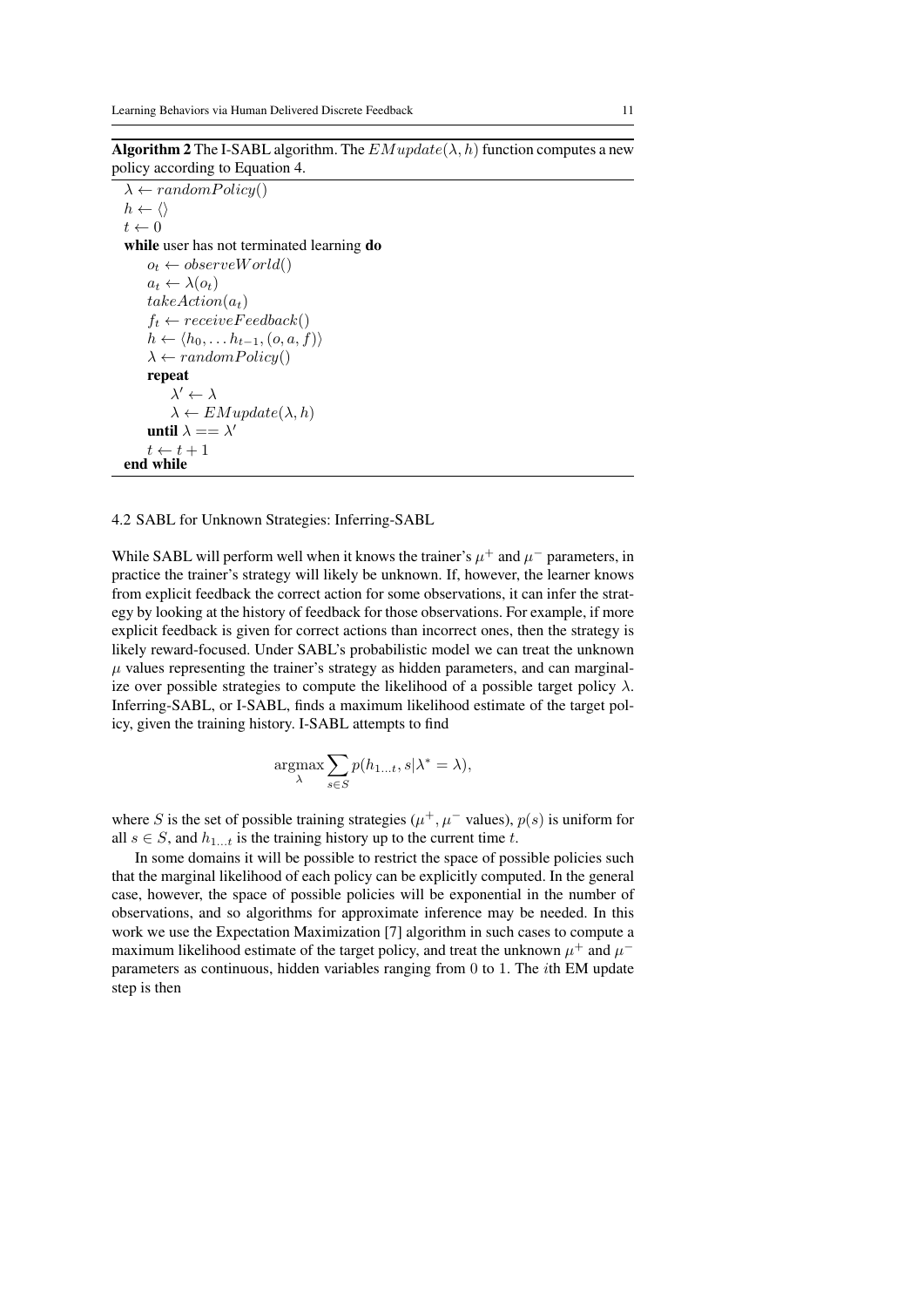$$
\lambda_{i+1} = \underset{\lambda \in P}{\operatorname{argmax}} \int_{0}^{1} \int_{0}^{1} p(\mu^{+}, \mu^{-}|h, \lambda_{i}) \ln [p(h, \mu^{+}, \mu^{-}|\lambda)] d\mu^{+} d\mu^{-}
$$

$$
= \underset{\lambda \in P}{\operatorname{argmax}} \int_{0}^{1} \int_{0}^{1} p(\mu^{+}, \mu^{-}|h, \lambda_{i}) \ln [p(h|\mu^{+}, \mu^{-}, \lambda)p(\mu^{+}, \mu^{-}|\lambda)] d\mu^{+} d\mu^{-},
$$

where  $\lambda_i$  is the current estimate of the policy and  $\lambda_{i+1}$  is the new estimate of the policy.

As the  $\mu$  parameters are continuous, we integrate over their range, which is the unit square. Because we have no prior knowledge that one strategy is more likely than another, we assume that all possible combinations of  $\mu$  parameters are equally probable, and independent of the desired policy (with enough data the EM algorithm should estimate a similar distribution over values regardless of our initial assumption). The probability distribution function over these parameters  $p(\mu^+, \mu^-|\lambda) = 1$ , and can therefore be divided out leaving

$$
= \underset{\lambda \in P}{\operatorname{argmax}} \int_{0}^{1} \int_{0}^{1} p(\mu^{+}, \mu^{-}|h, \lambda_{i}) \ln p(h|\mu^{+}, \mu^{-}, \lambda) d\mu^{+} d\mu^{-}
$$
  
\n
$$
= \underset{\lambda \in P}{\operatorname{argmax}} \int_{0}^{1} \int_{0}^{1} \frac{p(h|\mu^{+}, \mu^{-}, \lambda_{i}) p(\mu^{+}, \mu^{-}|\lambda_{i})}{p(h|\lambda_{i})} \ln p(h|\mu^{+}, \mu^{-}, \lambda) d\mu^{+} d\mu^{-}
$$
  
\n
$$
= \underset{\lambda \in P}{\operatorname{argmax}} \int_{0}^{1} \int_{0}^{1} \frac{p(h|\mu^{+}, \mu^{-}, \lambda_{i})}{p(h|\lambda_{n})} \ln p(h|\mu^{+}, \mu^{-}, \lambda) d\mu^{+} d\mu^{-}
$$
  
\n
$$
= \underset{\lambda \in P}{\operatorname{argmax}} \int_{0}^{1} \int_{0}^{1} p(h|\mu^{+}, \mu^{-}, \lambda_{i}) \ln p(h|\mu^{+}, \mu^{-}, \lambda) d\mu^{+} d\mu^{-},
$$

with the marginal probability  $p(h|\lambda_n)$  removed as a constant. Computing this quantity is still computationally intractable, as it must be optimized over all possible values of  $\lambda$ . If the training history h is replaced by histories  $h^o$ , for all observations  $o \in O$ , then the update becomes

$$
\underset{\lambda \in P}{\operatorname{argmax}} \int_{0}^{1} \int_{0}^{1} p(h|\mu^{+}, \mu^{-}, \lambda_{i}) \ln \prod_{o \in O} p(h^{o}|\mu^{+}, \mu^{-}, \lambda(o))) d\mu^{+} d\mu^{-}
$$
\n
$$
= \underset{\lambda \in P}{\operatorname{argmax}} \int_{0}^{1} \int_{0}^{1} p(h|\mu^{+}, \mu^{-}, \lambda_{i}) \sum_{o \in O} \ln (p(h^{o}|\mu^{+}, \mu^{-}, \lambda(o))) d\mu^{+} d\mu^{-}
$$
\n
$$
= \underset{\lambda \in P}{\operatorname{argmax}} \sum_{o \in O} \int_{0}^{1} \int_{0}^{1} p(h|\mu^{+}, \mu^{-}, \lambda_{i}) \ln (p(h^{o}|\mu^{+}, \mu^{-}, \lambda(o))) d\mu^{+} d\mu^{-}.
$$

With this form, we can now optimize each observation-action mapping individually, for each  $o \in O$ . The logarithmic term can be further simplified by splitting up the history  $h^o$  into episodes with positive,  $h^{o,+}$ , and negative,  $h^{o,-}$  feedback, as well as,  $h^{o,0}$ , episodes without feedback: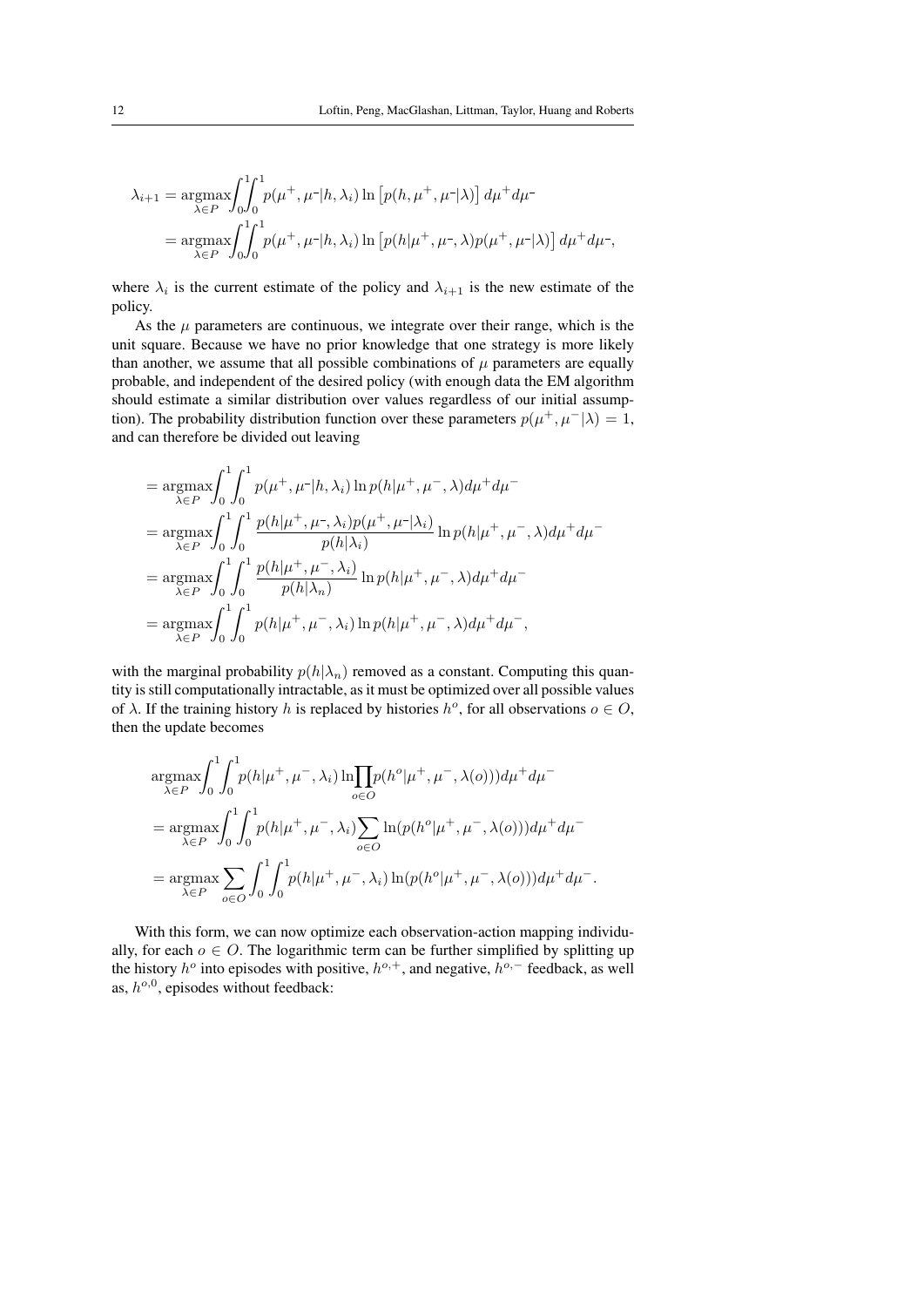$$
\ln p(h^o|a, \mu^+, \mu^-)
$$
  
= 
$$
\ln [p(h^{o,+}|a, \mu^+, \mu^-)p(h^{o,-}|a, \mu^+, \mu^-)p(h^{o,0}|a, \mu^+, \mu^-)]
$$
  
= 
$$
\ln p(h^{o,+}|a, \mu^+, \mu^-) + \ln p(h^{o,-}|a, \mu^+, \mu^-) + \ln p(h^{o,0}|a, \mu^+, \mu^-).
$$

Let  $|h^{o,+}|$  be the total number of episodes where positive feedback was received following observation o, and let  $|h_a^{o,+}|$  be the number of episodes with positive feedback given for action a after observation o. Put differently,  $|h_a^{o,+}|$  is the total number of episodes with observation  $o$  where the correct action was taken, and positive feedback was given, assuming that  $a$  is in fact the correct action for  $o$ . Further, let the values  $|h^{o,-}|$  and  $|h_{a}^{o,-}|$  be defined analogously, but for negative feedback. We can then simply the first term as

$$
\ln p(h^{o,+}|a,\mu^{+},\mu^{-})
$$
\n
$$
= \ln \left[ ((1-\epsilon)(1-\mu^{+}))^{|h_{a}^{o,+}|} (\epsilon(1-\mu^{+}))^{|h^{o,+}|-|h_{a}^{o,+}|} \right]
$$
\n
$$
= \ln \left[ \left( \frac{(1-\epsilon)}{\epsilon} \right)^{|h_{a}^{o,+}|} (\epsilon(1-\mu^{+}))^{|h^{o,+}|} \right]
$$
\n
$$
= |h_{a}^{o,+}| \ln \left( \frac{(1-\epsilon)}{\epsilon} \right) + |h^{o,+}| \ln \epsilon(1-\mu^{+}).
$$

We can similarly simplify the second term of the summation as

$$
\ln p(h^{o,-}|a,\mu^+,\mu^-) = |h_a^{o,-}| \ln \left(\frac{(\epsilon)}{1-\epsilon}\right) + |h^{o,-}| \ln(1-\epsilon)(1-\mu^+).
$$

The terms  $|h^{o,+}| \ln \epsilon (1 - \mu^+)$  and  $|h^{o,-}| \ln(1 - \epsilon) (1 - \mu^+)$  can be dropped from the maximization as they do not depend on  $a$ , and the remaining terms can be pulled out of the integration, as they do not depend on the  $\mu$  parameters.

The final term, which does depend on the  $\mu$  parameters, simplifies to

$$
\ln p(h^{o,0}|a,\mu^+,\mu^-)
$$
  
= 
$$
\ln \left[ ((1-\epsilon)\mu^+ + \epsilon \mu^-)^{|h_a^{o,0}|} (\epsilon \mu^+ + (1-\epsilon)\mu^-)^{|h^{o,0}|-|h_a^{o,0}|} \right]
$$
  
= 
$$
|h_a^{o,0}| \ln \left[ \frac{(1-\epsilon)\mu^+ + \epsilon \mu^-}{\epsilon \mu^+ + (1-\epsilon)\mu^-} \right] + |h^{o,0}| \ln(\epsilon \mu^+ + (1-\epsilon)\mu^-),
$$

where  $|h^{o,0}|$  and  $|h^{o,0}_a|$  represent the number of episodes where no feedback was given after observation o, and the number of episodes where no feedback was given for action  $a$  taken after observation  $o$ . Once again the second term does not depend on the correct action and so can be removed from the optimization.

Therefore, the EM update can be simplified to maximizing the following term for a policy's action separately for each observation o:

$$
\lambda_{i+1}(o) = \underset{a \in A}{\text{argmax}} \left[ \alpha (|h_a^{o,+}| - |h_a^{o,-}|) + \beta |h_a^{o,0}| \right],\tag{4}
$$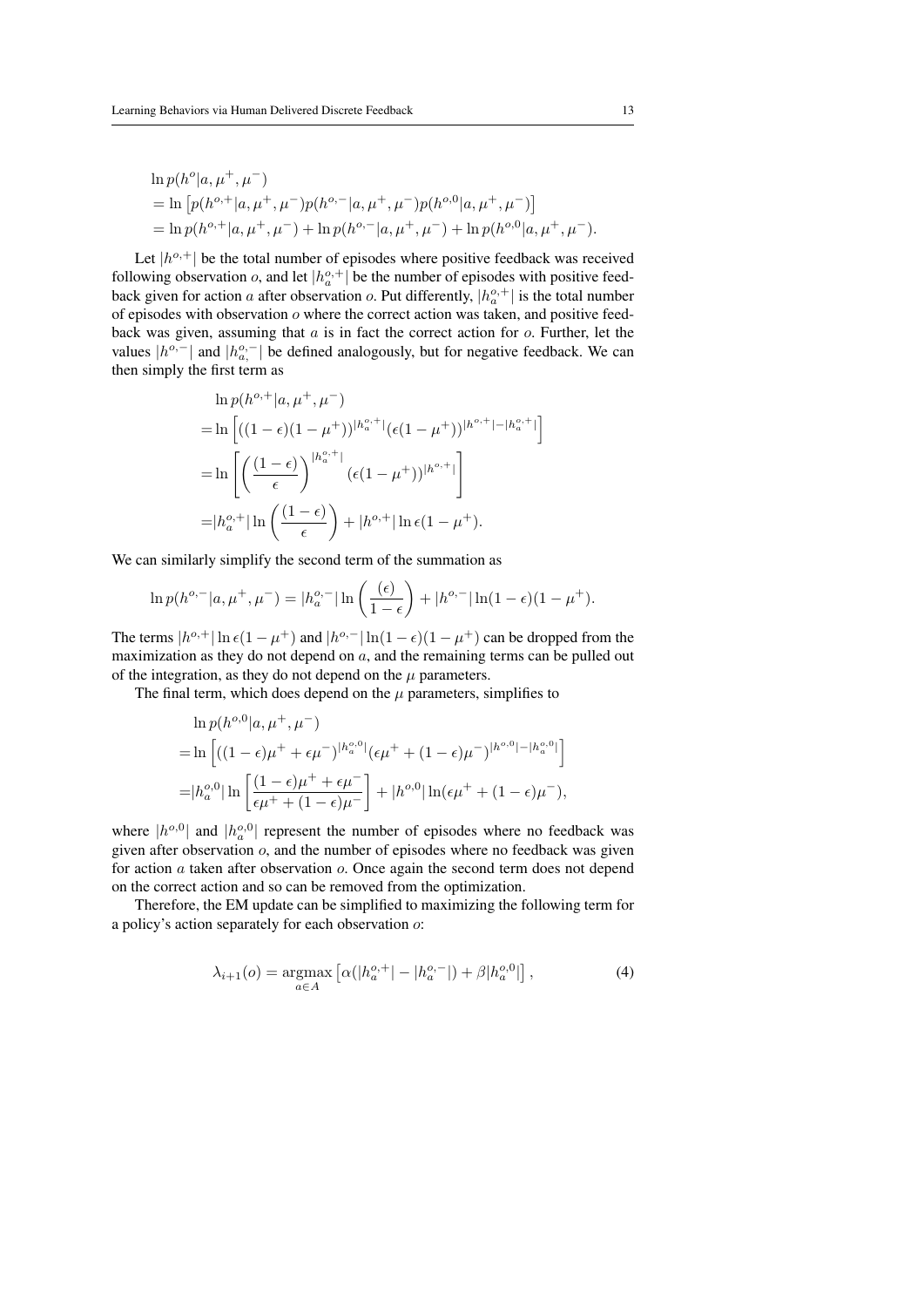

Fig. 1: A screenshot of the study interface. Additional buttons that begin and end training have been cropped out

where we define values

$$
\alpha = \ln \left[ \frac{(1 - \epsilon)}{\epsilon} \right] \int_0^1 \int_0^1 p(h | \mu^+, \mu^-, \lambda_i) d\mu^+ d\mu^-, \text{ and}
$$

$$
\beta = \int_0^1 \int_0^1 p(h | \mu^+, \mu^-, \lambda_i) \ln \left[ \frac{(1 - \epsilon)\mu^+ + \epsilon \mu^-}{\epsilon \mu^+ + (1 - \epsilon)\mu^-} \right] d\mu^+ d\mu^-,
$$

as simplification of the expectation step, which can be computed once for each EM update. Algorithm 2 gives an outline of the full I-SABL learning algorithm.

## 5 User Studies

As part of this work we conducted two sets of online user studies (one set with volunteers recruited via email and another using Amazon Mechanical Turk) that addressed two main questions. First, we wanted to understand how users provide feedback (or choose not to provide feedback), when teaching virtual agents. Second, we wanted to evaluate the effectiveness of the SABL and I-SABL learning algorithms against algorithms based on a numerical interpretation of reward.

In each study, participants trained a virtual agent to move towards objects as they approached from different sides of the screen. In our volunteer studies, this agent was represented by a sprite of a dog and the object to be approached was represented as a rat, which would run away when the dog moved towards it. The Mechanical Turk studies also used these images in some experiments, but in addition used other visual representations to gauge the effect of the agent's appearance on the user's behavior. The learning task used in all of the user studies could be described as a contextual bandit domain [20], where the agent can observe the state of the world, and take some action, but its actions have no effect on the probability of subsequent states of the world occurring, only on the probability of the immediate feedback.

As we are interested in how the participants' backgrounds affected their training strategies (particularly their background with dog training), we had participants fill out surveys before they began the study. In these surveys the participants were asked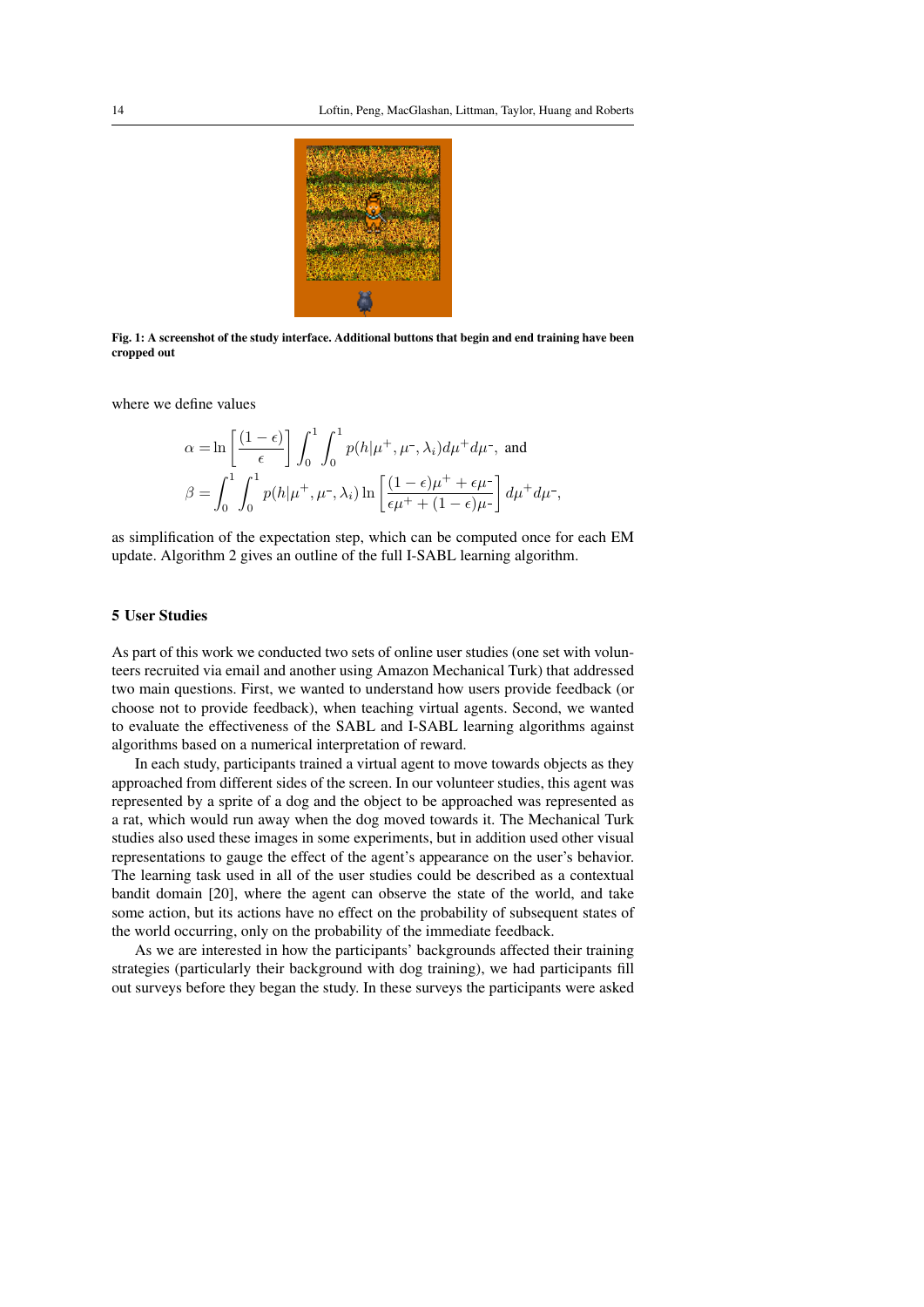to indicate their age, gender, education, history with dog ownership, experience in training dogs, and with which dog-training paradigms they were familiar (if any).

Before beginning training, users were taken through a tutorial, which first animated approaching objects and then instructed the user how to reward and punish the learner. After the tutorial, the users began a series of training sessions; each session was performed with a different virtual agent that learned from scratch. The user was told that each session required that the agent be trained from scratch.

In our training task, the learning agent began at the center of the screen, and the objects arrived once every two seconds from the edges of the screen. The objects came from three points along each of the four edges, resulting in 12 possible observations. When an object appeared, the agent moved from the center towards one of the edges. If the learner moved towards the edge from which the object was coming, that object was chased away. If the learner ran to a different edge, the object entered the field in the center and disappeared. Fig. 1 shows the agent and task environment with the dog and rat sprites used in most of our user studies.

To train the learner to chase the objects away, users could provide reward, punishment, or no feedback. Users signaled when training was complete by pressing a button. Data for a training session was included only if it was terminated by the user signaling it was complete.

To get a better understanding of how users chose to train the agents, after each training session participants were shown a textual input box, and were asked: "Please describe the strategy you used when training the [agent] during the previous experiment. For example, when did you provide reward/punishment or when did you decide to change the task or start over (if appropriate)? Is there anything else you want to say about training the [agent]?"

## 5.1 Volunteer Studies

The first set of studies we conducted (the volunteer studies) focused on how training strategies differed between users for a fixed training task, and on how a user's prior training experience affected their choice of strategy. As such, the learning agent in these studies was represented as a drawing of a dog, and the approaching object as a rat. In both the first and second studies, each training session used a different learning algorithm (in random order). The two volunteer studies also evaluated the SABL and I-SABL learning algorithms developed as part of this work, comparing them against two RL-based algorithms,  $M_{-0}$  and  $M_{+0}$  (discussed in Section 7). Specifically,  $M_{-0}$ ,  $M_{+0}$ , and the SABL algorithm, were evaluated in one study, while the SABL and I-SABL algorithms were evaluated in a second study.

Participants for the two volunteer studies (which we will refer to as volunteer study 1 and volunteer study 2, respectively) were recruited from three different sources: (1) a senior-level game design class at North Carolina State University (credit was offered for participation), (2) the North Carolina State University computer science departmental mailing list, and (3) two Internet communities focused on dog training (a Facebook group about positive-reinforcement training and a Japanese dog forum). Although the recruiting sources were the same for both volunteer studies, the distri-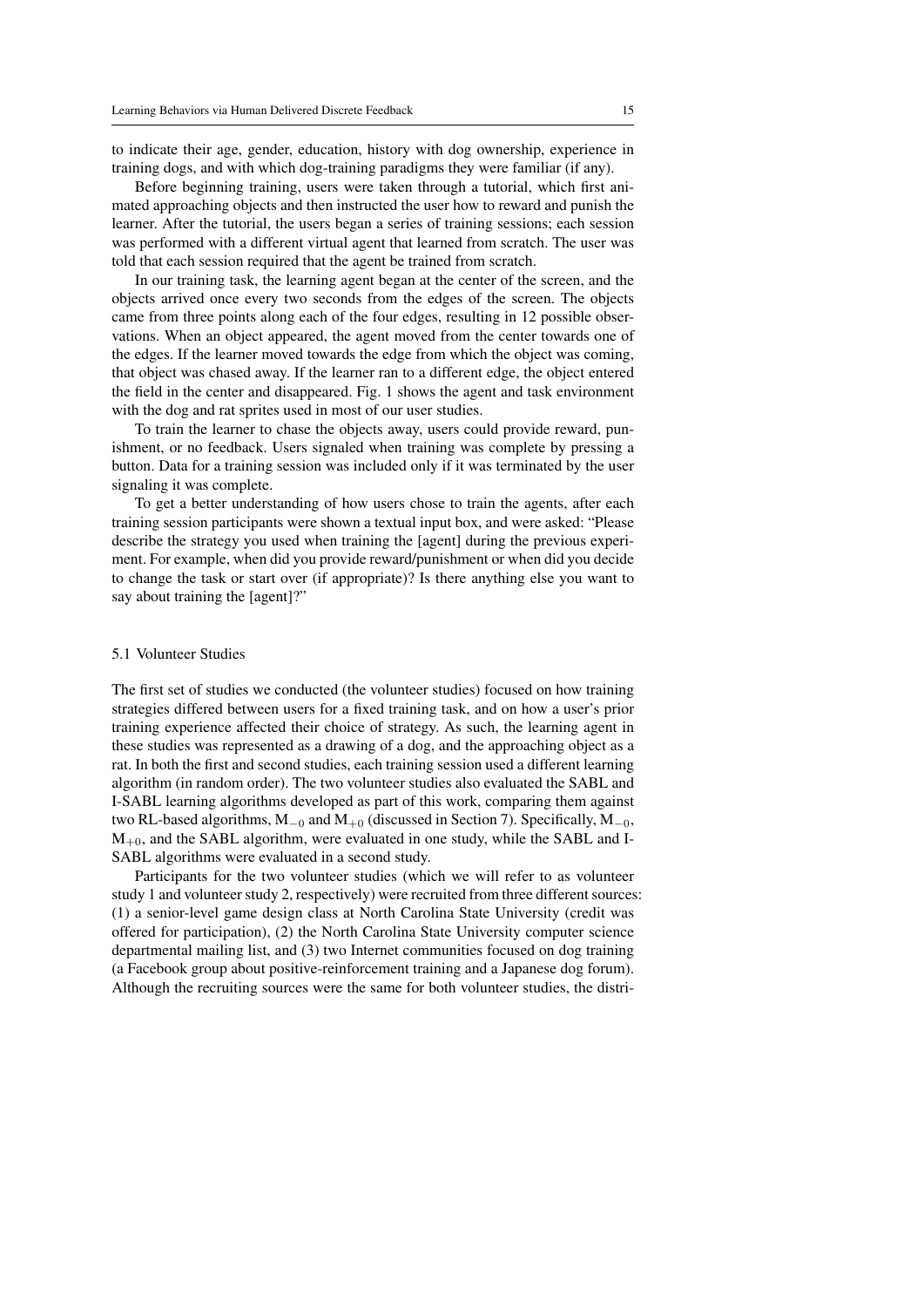| Table 2: Summary of Amazon Mechanical Turk studies, results of which are discussed in Sections |  |  |
|------------------------------------------------------------------------------------------------|--|--|
| 6.2, 6.3 and 6.4                                                                               |  |  |

| Study            | Sprite                   | Condition        | Performance Bonus | No. Participants |
|------------------|--------------------------|------------------|-------------------|------------------|
| AMT <sub>1</sub> | dog/rat or robot/battery | agent appearance | \$0.25            | 162              |
| AMT <sub>2</sub> | snake/bird               | agent appearance | \$0.25            | 162              |
| AMT <sub>3</sub> | arrow/square             | agent appearance | \$0.25            | 120              |
| AMT <sub>4</sub> | dog/rat                  | policy accuracy  | \$0.25            | 30               |
| AMT <sub>5</sub> | dog/rat                  | audible response | \$0.25            | 30               |
| AMT 6            | dog/rat                  | increased bonus  | \$0.75            | 30               |
| AMT <sub>7</sub> | dog/rat                  | policy accuracy  | \$0.75            | 30               |
| AMT <sub>8</sub> | dog/rat                  | audible response | \$0.75            | 30               |



Fig. 2: Alternative sprite combinations used in the Mechanical Turk Studies, in addition to being represented as a dog, the agent could also have been a robot, a snake, or an arrow

bution from each source was different since recruitment was performed at different times.

## 5.2 Amazon Mechanical Turk Studies

In another set of user studies, we considered how the training task itself, and the interface provided to the trainer, would affect their choice of strategy. We were particularly interested in whether the appearance of the agent would affect strategy choice, and whether feedback from the agent to the user would affect that choice.

To efficiently recruit a large number of participants, we ran this set of studies using the Amazon Mechanical Turk system, which allowed us to present the studies to a large pool of Mechanical Turk users, and to provide each of them with a small amount of compensation for completing the study. Each study was defined within Mechanical Turk as a Human Intelligence Task, and participants were given a base compensation of \$0.25, and were given a bonus if the agent reached 90% policy accuracy. We had a total of eight separate Human Intelligence Tasks (which we will denote as AMT 1 through AMT 8) which were published to Mechanical Turk. Each task had its own set of experimental conditions, and its own set of participants, though it is possible that some users participated in more that one task. Table 2 summarizes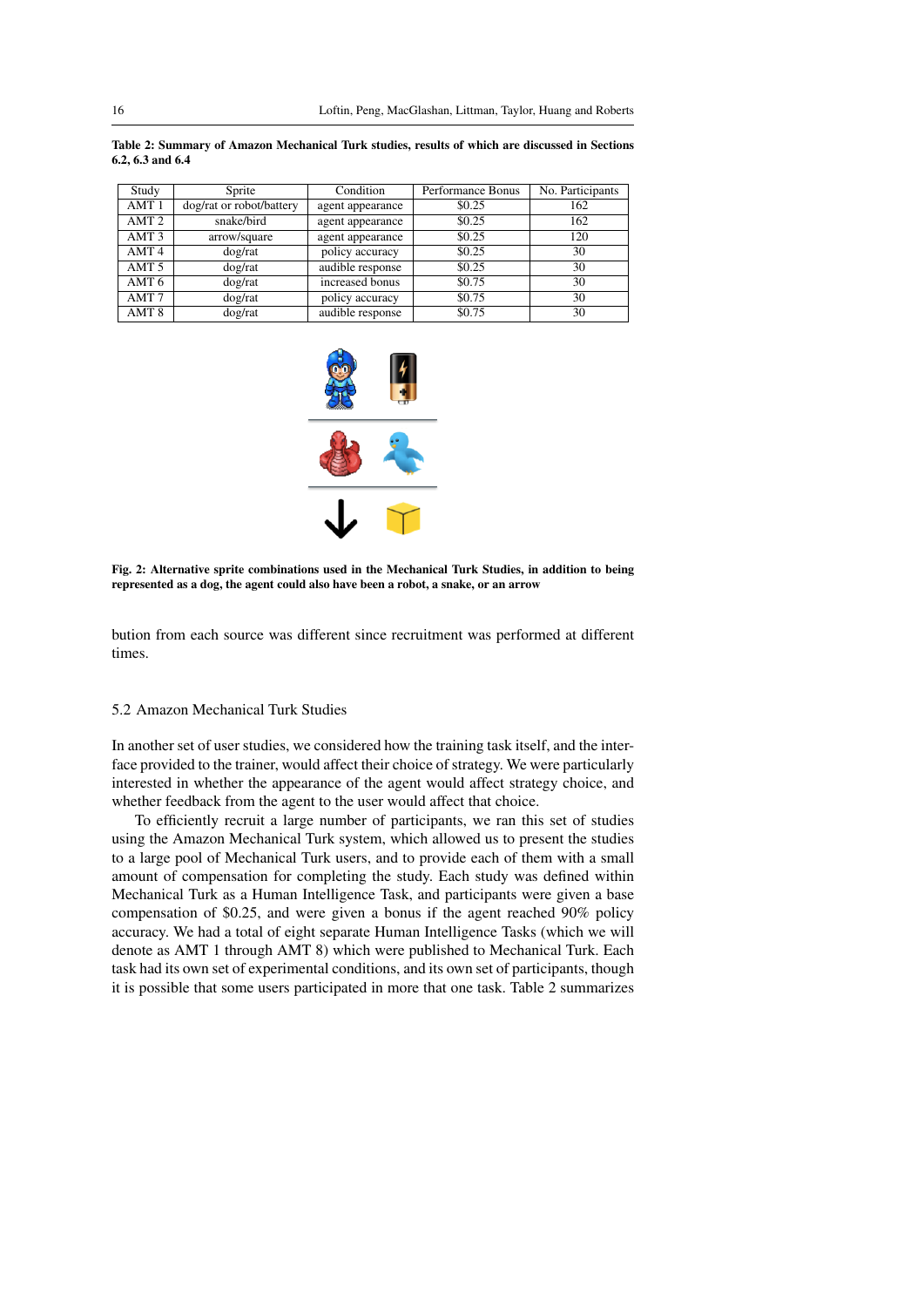the eight individual studies published through Mechanical Turk. It should be noted that the learning algorithm used to control the agents in these studies was chosen at random each time, and was either the balanced feedback version of the SABL, or the I-SABL algorithm.

There were two main sets of conditions in the Mechanical Turk studies. AMT 1 through AMT 3 looked at how changing the visual representation of the agent affected the choice of strategy, the assumption being that users would be less likely to punish an agent that appeared as a dog than they would an agent that appeared as an inanimate object, or as an animal with less positive associations, such as a snake (see Fig. 2). The sprite of the approaching object was also changed to be more appropriate given the agent's sprite. The alternative sprite combinations used for these studies are shown in Table 2. AMT 1 switched randomly between the dog/rat and robot/battery sprites, while AMT 2 tested only the snake/bird combination, and AMT 3 used only the arrow/square combination. In AMT 1, 2 and 3 the participant received a bonus of \$0.25 for reaching 90% policy accuracy.

AMT 4 through AMT 8 looked at how feedback given by either the training interface or the agent itself would affect the strategy used, and each used the dog/rat sprite combination. In AMT 4 and AMT 7, the interface showed the user the percentage of the agent's policy that was correct at that moment. AMT 5 and AMT 8 had the agent give an audible cry when it was punished.<sup>2</sup> AMT 4 and 5 gave participants a bonus of \$0.25 for reaching 90% accuracy, while AMT 6, 7 and 8 gave bonus of \$0.75. AMT 6 gave no special feedback to the user, and was meant to evaluate the effect of increasing the bonus to \$0.75.

#### 6 Analysis of Training Strategies Used in Practice

Our main hypothesis in conducting these studies was that human trainers follow a variety of strategies when teaching behaviors using feedback. As such, we characterized the distribution of different training strategies, and the factors that influenced that distribution.

We used our probabilistic model of the training process to categorize the strategies that participants in our studies followed. As discussed previously in Section 3.1, we group strategies into four categories by the conditions under which they do and do not provide explicit feedback (balanced feedback, reward-focused, punishment-focused and inactive). Specifically, we estimated the  $\mu^+$  and  $\mu^-$  parameters used for each training session by computing the fraction of correct and incorrect actions that did not receive explicit feedback. The strategy for a session was classified as balanced if both  $\mu^+$  and  $\mu^-$  were less than  $\frac{1}{2}$  (recall that low  $\mu^+$  and  $\mu^-$  values correspond to frequent *explicit* feedback). If  $\mu^{\pm}$  was less than  $\frac{1}{2}$  while  $\mu^-$  was greater than  $\frac{1}{2}$ , the strategy was classified as reward-focused, while if the opposite case was true the strategy was classified as punishment-focused. The strategy was classified as inactive if both  $\mu^+$  and  $\mu^-$  were greater that  $\frac{1}{2}$ .

<sup>&</sup>lt;sup>2</sup> Though users were instructed to enable their computer speakers, we have no way of knowing whether the participant could actually hear the dog cry.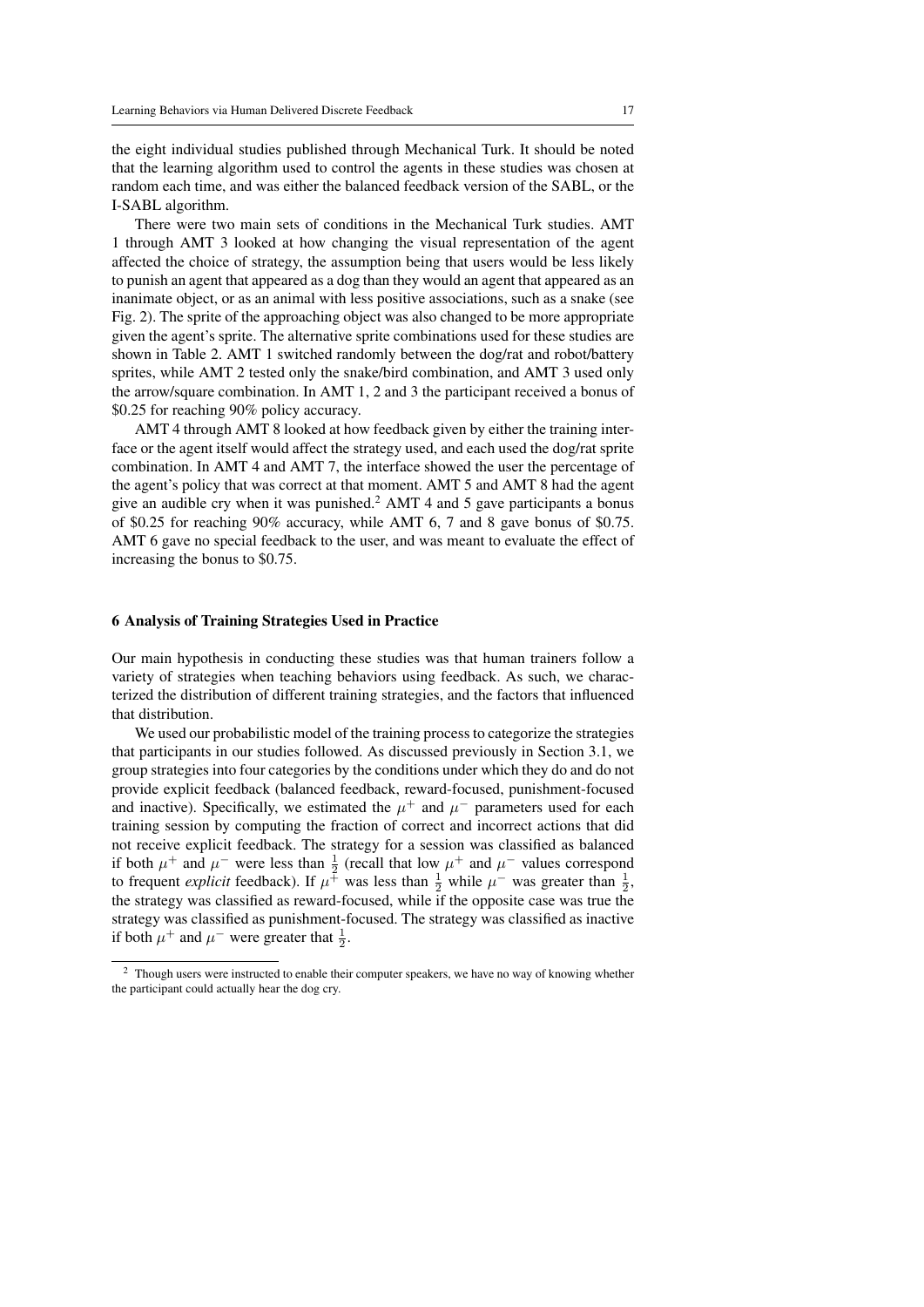Table 3: Breakdown of strategies used in AMT 1, 2 and 3 when training an agent appearing as a dog, robot, snake or arrow

| agent        |     | balanced feedback reward-focused punishment-focused inactive |  |
|--------------|-----|--------------------------------------------------------------|--|
| dog<br>robot | 151 |                                                              |  |
|              | 188 |                                                              |  |
| snake        | 64  |                                                              |  |
| arrow        |     |                                                              |  |

Table 4: The number of participants beginning a training session using one strategy (rows) and ending it using another (columns). Entries on the diagonal indicate that no change occurred

| (a) Volunteer Study 1 |    |    |                                                     |          |  |  |  |
|-----------------------|----|----|-----------------------------------------------------|----------|--|--|--|
| end:<br>begin:        |    |    | balanced feedback reward-focused punishment-focused | inactive |  |  |  |
| halanced feedback     | 65 |    |                                                     |          |  |  |  |
| reward-focused        | 10 | 52 |                                                     |          |  |  |  |
| punishment-focused    |    |    |                                                     |          |  |  |  |
| inactive              |    |    |                                                     |          |  |  |  |

| (b) Volunteer Study 2 |  |    |                                                     |          |  |  |  |
|-----------------------|--|----|-----------------------------------------------------|----------|--|--|--|
| end:<br>begin:        |  |    | balanced feedback reward-focused punishment-focused | inactive |  |  |  |
| balanced feedback     |  |    |                                                     |          |  |  |  |
| reward-focused        |  | 59 |                                                     |          |  |  |  |
| punishment-focused    |  |    |                                                     |          |  |  |  |
| inactive              |  |    |                                                     |          |  |  |  |

We first consider the results of volunteer studies 1 and 2. In those studies we are primarily interested in the overall distribution of strategies used, as well as how the user's background influenced their choice of strategy. We only consider data from the 105 users (between the two studies) who completed at least one training session. Table 1 in Section 3.1 summarizes the distribution of training strategies from volunteer studies 1 and 2.

Recall that some participants for these studies were explicitly recruited due to their experience in training dogs and they trained a learner depicted with a dog sprite (Fig. 1). Overall, the dominant strategies in these studies were reward-focused (frequent rewards, few punishments) and balanced feedback (frequent rewards and punishments). The least used strategy was inactive, which is reassuring, as the use of such a strategy could indicate that users were confused about the task or interface, or were not fully engaged with the task.

We expected the balanced feedback strategy to be common, because the strategy represents providing as much information to the learner as possible. As one participant described it in the post-experiment survey, "I just punished the dog if they went to the wrong side and rewarded them when they went to the right side." We also expected to see many users using reward-focused strategies, since that is a common dog-training paradigm. One participant explained, "I tried to Reward only. Rewarded when the dog was moving or had moved toward the rat, and provided no opportunity for Reward when the dog moved away from the rat."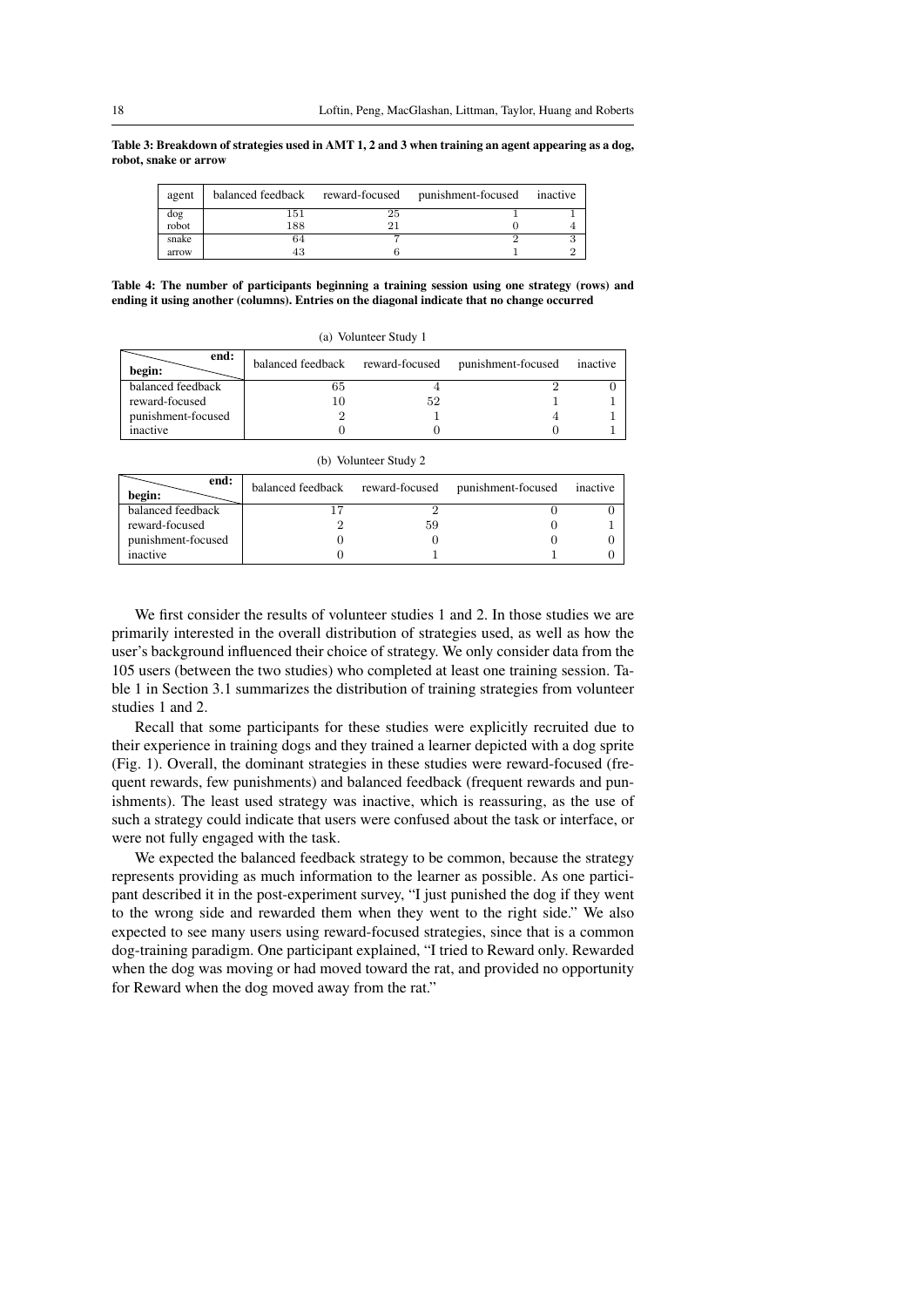Table 3 summarizes the distribution of strategies used in the first three Mechanical Turk studies (AMT 1, 2 and 3). We only report data from training sessions where at least 50% policy accuracy was achieved.<sup>3</sup> In this study, unlike the first two, balanced feedback strategies were much more common than reward-focused strategies. However, reward-focused strategies were still common, and still occurred much more frequently than punishment-focused or inactive strategies.

We note that a few participants changed strategies during training sessions. We divided each experiment at its temporal midpoint, and classified the strategy used for the first half of the experiment, and that used for the second half. Table 4(a) shows how users changed strategies over time in volunteer studies 1 and 2. Overall, changing strategy was uncommon, with 84.7% of training sessions in study 1 following a single strategy. There were however, a number of cases where users switched from a rewardfocused strategy to a balanced feedback strategy, which occurred in 6.9% of training sessions in study 1. This change may have been an attempt by the users to preserve the desired behavior once it had been learned, that is, once the agent was taking mostly correct actions, incorrect actions were singled out for explicit punishment.

Our probabilistic model does not explicitly account for changes in strategy, though it could be extended to do so. While existing work has addressed trainers changing their strategies by actively encouraging users to give certain types of feedback [19], it may be more effective to integrate the notion of strategy change with an overall model of trainer feedback, such as the one presented here.

## 6.1 Effects of Dog-Training Experience

As we are interested in the degree to which a participant's experience with training dogs influenced their strategy, we asked each user to rate their level of experience in dog training on a four-point scale from "None" to "I am an Expert." Many participants had no experience training dogs, and those that did varied in their degree of experience.

To visualize these results, we organize the data into a contingency table and depict it as a *residual mosaic plot* (see Fig. 3(a)). There are a few important things to note about such plots. The data is organized into boxes, with one column of boxes for each value of one of the categorical variables. The order of the boxes within each column follows the set of values of the other categorical variable. The area of a box in the plot indicates the number of responses in that category. The width of each box represents, in aggregate, the probability that a response will fall into that column, regardless of which row it is in,  $e.g., Pr(Experimentere = some)$ .

The height of a box indicates the amount of data in that column when the value of the row is considered, *e.g.*,  $Pr(\text{Strategy} = \text{reward} - \text{focused}|\text{Experimente}) =$  none). Thus, the more asymmetric any box is, the more it deviates from the expected value; tall thin rectangles indicate more data in that entry than expected and short wide rectangles indicate fewer data in that entry than expected.

<sup>&</sup>lt;sup>3</sup> We exclude more data in the Mechanical Turk studies to remove participants who do the minimum amount of work to receive their compensation.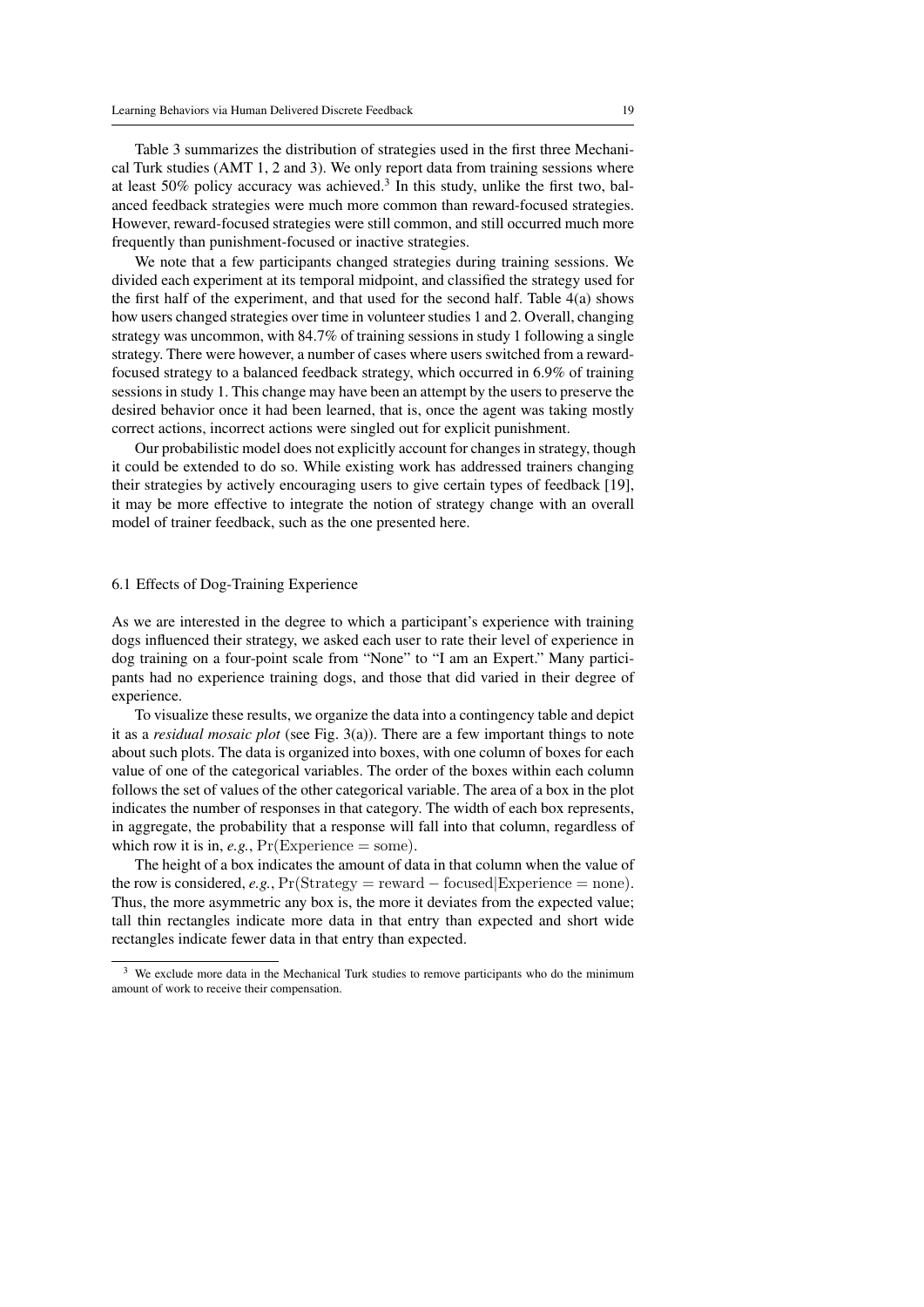

Fig. 3: Mosaic plots (generated with the R language) with Pearson residuals for strategies in the volunteer studies, grouped by dog-training experience (Note that boxes with solid borders indicate a deviation *above* the expected value, while boxes with dotted borders indicate a deviation *below* the expected value). Users with no experience were more likely to use balanced-feedback strategy, users with some experience were more likely to use a reward-focused strategy. For volunteer study 1, differences were 2–4 standard deviations from expected (significant with  $p < 0.05$ )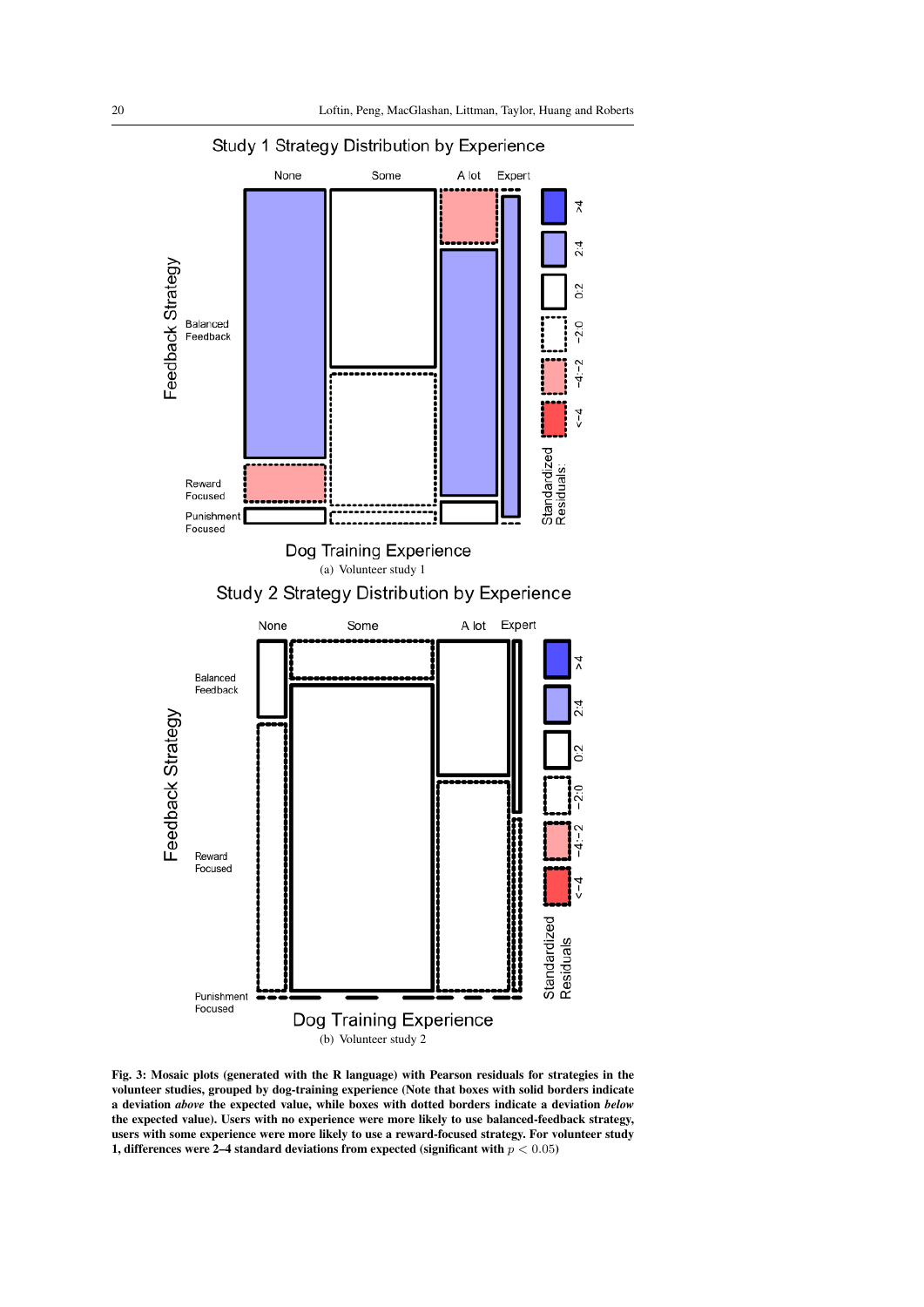

Fig. 4: The distribution of participants in AMT 1, 2 and 3 who used a reward-focused strategy, based on their experience with dog training, grouped by the sprite they were training

Additionally, the color of an entry indicates whether or not the rectangular shape of an entry represents a significant deviation from the expected value. A shaded entry means that the value that box represents is more than two standard deviations above (or below) the expected value, and is therefore significant with  $p < 0.05$ . If the border of the cell is solid, then the deviation is above the expected value, if it is dashed, it is below expected.

Fig. 3(a) shows the relationship between dog-training experience and the employed feedback strategy in a mosaic plot, for participants in volunteer study 1. As a common approach to dog training is to only use positive feedback, we expected that users with dog-training experience would be more likely to use reward-focused strategies than those without experience.

Indeed, in volunteer study 1, we found that the more dog-training experience a user had, the more likely they were to use a reward-focused strategy. This relationship was found to be statistically significant at the 95% confidence level. However, this relationship did not appear as strong in volunteer study 2 in which users with at least some experience were very likely to use reward-focused strategies (Fig. 3(b)). This difference likely reflects differences in the distribution of participants between the two studies, with the second study having only four participants with no training experience.

Both volunteer studies 1 and 2 specifically recruited participants with dog-training experience, and that choice almost certainly affected the observed frequency of different strategies. The Mechanical Turk studies, however, should have no bias towards users with training experience.

## 6.2 Effect of Agent Appearance

The Mechanical Turk studies focused primarily on how different aspects of the training task and the interface would affect the training strategies used. AMT 1, 2 and 3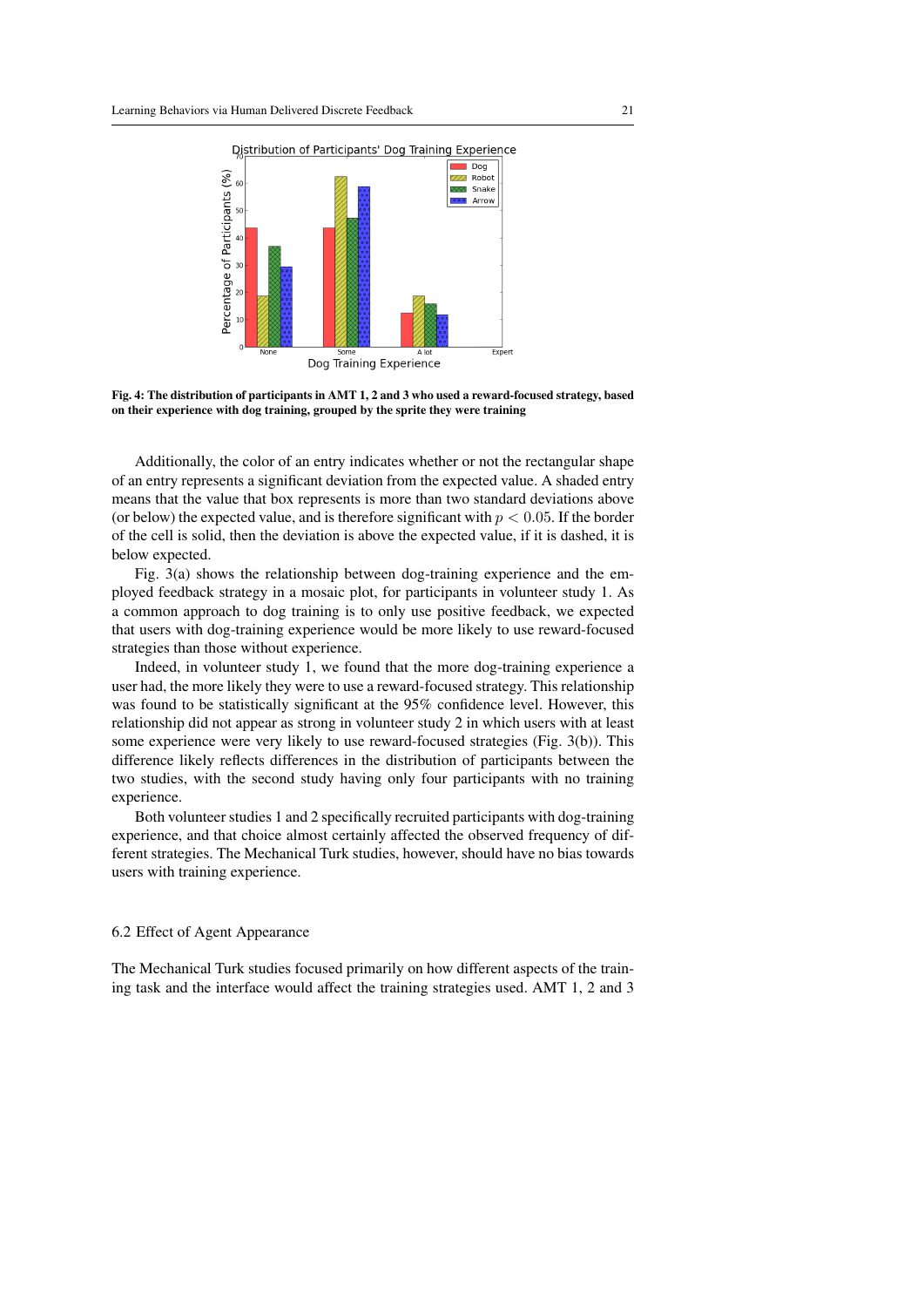| Experiment       | Performance  | Training         | balanced   | reward-   | punishment- | inactive   |
|------------------|--------------|------------------|------------|-----------|-------------|------------|
|                  | <b>Bonus</b> | Conditions       | feedback   | focused   | focused     |            |
| AMT <sub>1</sub> | \$0.25       | hase             | 151(85%)   | 25(14%)   | $1(.5\%)$   | $1(.5\%)$  |
| AMT <sub>4</sub> | \$0.25       | policy accuracy  | $32(84\%)$ | $3(8\%)$  | 1(2.7%)     | $2(5.3\%)$ |
| AMT <sub>5</sub> | \$0.25       | audible response | 18(72%)    | 6(24%)    | $0(0\%)$    | $1(4\%)$   |
| AMT <sub>6</sub> | \$0.75       | hase             | 46(88%)    | $5(10\%)$ | $0(0\%)$    | $1(2\%)$   |
| AMT <sub>7</sub> | \$0.75       | policy accuracy  | 38(79%)    | 7(15%)    | $1(2\%)$    | 2(4%)      |
| AMT <sub>8</sub> | \$0.75       | audible response | 33(72%)    | 11(24%)   | $1(2\%)$    | $1(2\%)$   |

Table 5: Breakdown of strategies used when training a dog with policy-accuracy displayed and a dog with sound, as well as when training a dog with the \$0.25 performance bonus and with the increased \$0.75 bonus

the question of whether the appearance of the agent would affect the distribution of strategies used, either because users believed that an agent resembling a dog would respond better to strategies that are effective with real dogs, or because the appearance of an animal made users more averse to giving punishment. Recall that the Mechanical Turk studies asked the user to teach the same behavior as in the volunteer studies, but varied the sprites between a dog/rat, robot/battery, snake/bird, or arrow/box.

As shown in Table 3, the distribution of strategies in AMT 1, 2 and 3 was relatively insensitive to the agent's appearance. Fisher's exact test shows that the number of times each of the four strategies was used was not significantly different ( $p > 0.21$ ) between subjects training the dog and those training the robot. Similarly, we did not see differences in strategies between the snake and the arrow ( $p = 0.10$ ).

Despite a lack of statistically significant findings, there is some weak evidence that the learning agent's sprite did influence trainers' choices of strategies. Consider Fig. 4, which shows the distribution of dog-training experience for those trainers that used a reward-focused strategy, grouped by sprite. What is interesting to note is that participants with dog training experience used reward-focused strategies in roughly equal proportion when training the dog and the robot; however, for participants without dog training experience, it appears a higher percentage used the reward-focused strategy on the dog when compared to the robot. One plausible explanation is that empathy toward the dog caused users to avoid explicit punishment, even if they were unfamiliar with dog-training techniques.

#### 6.3 Effect of Feedback from the Agent

We also consider how having the agent or the training interface provide some feedback to the trainer might influence their choice of strategy. AMT 4  $\&$  5, and AMT 7 & 8, looked at the effects of providing feedback to the trainer in various forms. AMT 4 and AMT 7 displayed the current percentage of the learner's policy that was correct, while AMT 5 and AMT 8 had the dog give an audible cry in response to punishment. As AMT 7 & 8 increased the participants performance bonus to \$0.75 from \$0.25, we consider AMT 6 to be a baseline against which to compare AMT 7 & 8, while AMT 1 with the dog sprite would be a baseline for AMT 4  $\&$  5, as it only had a \$0.25 performance bonus.

Table 5 summarizes the frequency of strategies used by the human trainers in these studies. The results are in line with the other Mechanical Turk studies, with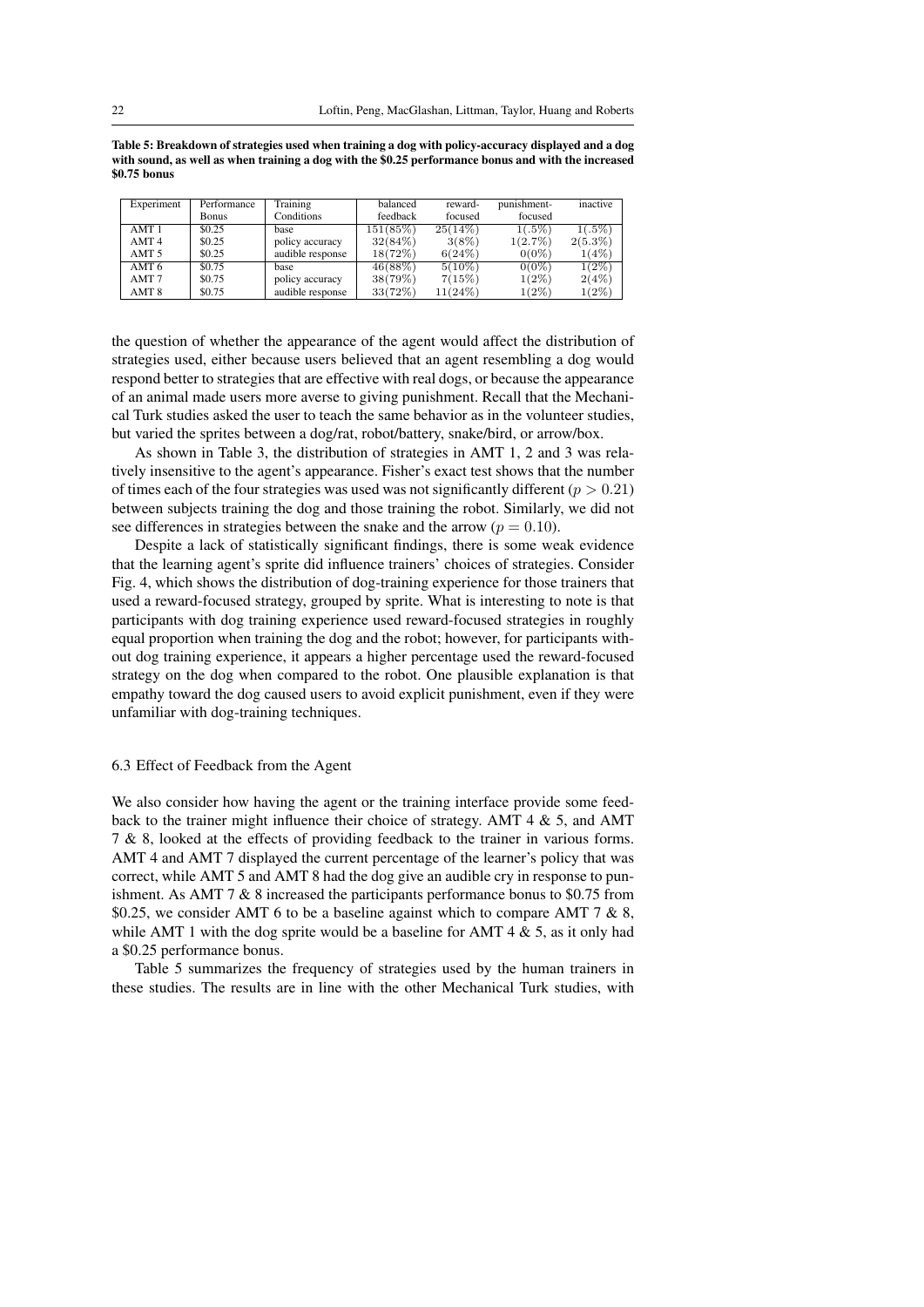

Distribution of Participants' Dog Training Experience,

Fig. 5: The distribution of participants in AMT 6-8 who used a reward-focused strategy based on their experience with dog training, grouped by different training conditions

the dominant training strategy being balanced feedback, followed in popularity by reward-focused. Fisher's exact test shows that the number of times each of the four strategies was used was not significantly significant ( $p = 0.25$ ) between AMT 4 and AMT 5, nor were the differences between AMT 6, 7 and 8 significant ( $p = 0.35$ ). We do note however that the ratio of balanced feedback to reward-focused strategies is smallest (three to one) for experiments where the dog gave an audible cry in response to punishment, which suggests that more participants chose a reward-focused strategy when the dog gave such a response than when it did not. This would be in line with our expectation, since the audible cry could lead human trainers to empathize with the learner, and so give fewer punishments during training.

Fig. 5 shows the distribution of participants who used a reward-focused strategy based on their experience with dog training. Fisher's exact test shows that the difference was not statistically significant ( $p = 1$ ). We still find that more trainers without any dog training experience chose to use reward-focused strategies in the dog with policy accuracy and dog with audible response training conditions compared against the control condition. We can therefore conclude that different training factors did influence workers' choices of training strategies. That means, if the accuracy of the learned policy was shown to the trainer, or if the dog gave an audible cry after being punished, human trainers were more likely to use reward only strategies.

# 6.4 Trainer Mistakes

One of the main assumptions of our probabilistic model is that trainers can make mistakes when providing feedback (the  $\epsilon$  parameter, discussed in Section 3.2). The results of both the volunteer studies and the Mechanical Turk studies demonstrate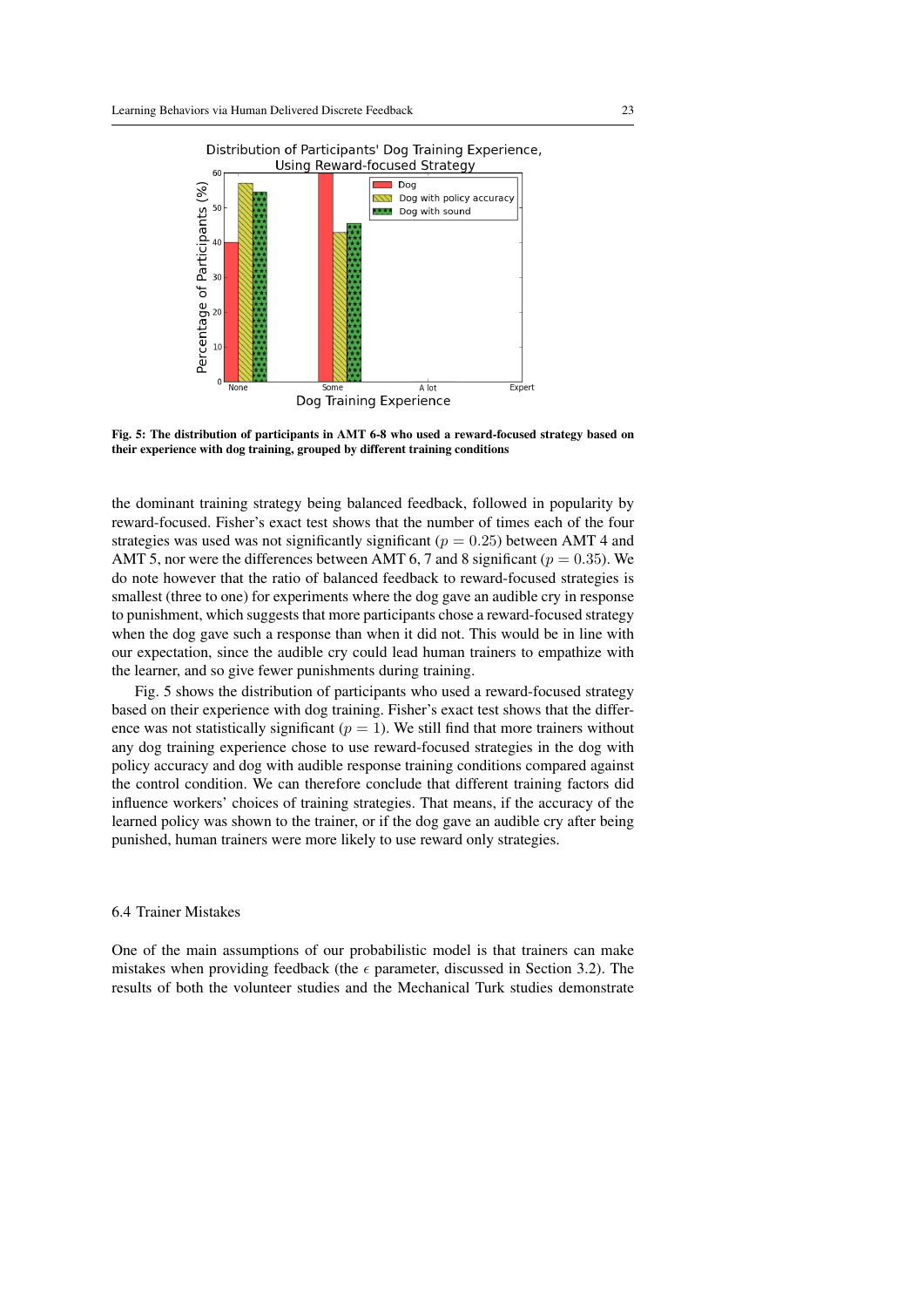that trainer errors are common, and that any approach to learning from feedback must therefore be able to recover from such errors.

Note that since we cannot know if a user made a mistake for actions that did not receive feedback, we can only estimate  $\epsilon$  from cases in which explicit feedback is provided. We estimated the average  $\epsilon$  for participants in volunteer studies 1 and 2 combined to be 0.085 on a 0 to 1 probability scale. In AMT 1, where agents were represented as both dogs and as robots, the estimated average  $\epsilon$  was 0.034.

The comments made by some of the participants suggest possible sources of error. One participant explained, "... i [sic] kept getting mixed up at first and hitting the wrong buttons...", suggesting that error could be reduced with a clearer interface design and more user practice. Another user commented, "At first it got frustrating because my timing was off on the reward and punishment. That doesn't help the dog and they become afraid and stay away because they are confused." Our model does not currently account for errors in the timing of feedback. This problem, however, may be mitigated by taking the weighted average of feedback over a longer time window, as was done in some related work [15].

# 7 Performance of SABL and I-SABL

In addition to exploring the distribution of trainer strategies, the two volunteer studies were used to evaluate the performance of the SABL and I-SABL algorithms. In addition to these studies, we also conducted experiments using SABL and I-SABL with simulated trainers that generated feedback according to our probabilistic model. The results in this section will show that, learning the trainer's strategy, and using that knowledge to interpret the lack of feedback can improve learning performance, at least when a large number of users follow reward-focused training strategies.

Though the results presented in Section 6 show that balanced feedback training strategies were the most common overall (except in volunteer study 2), there are a number of reasons to believe that algorithms which explicitly consider trainer strategy would be effective with users who do not use such a strategy as frequently. For one, while balanced strategies were the most common, we did observe a significant number of users following reward-focused strategies, including in the Mechanical Turk studies. As the simulated trainer experiments will show, SABL (assuming a reward-focused strategy) and I-SABL do not perform significantly worse than SABL (assuming a balanced feedback strategy) when the trainer is actually following a balanced feedback strategy. Therefore, we argue that SABL and I-SABL can improve performance for users following reward-focused strategies without significantly impacting performance for users following balanced feedback strategies. In addition, because of the way we classify strategies as balanced-feedback versus reward-focused or punishment-focused, it is still possible for a user following a balanced feedback strategy to have some bias towards providing implicit feedback for correct or incorrect actions (if for example they always give explicit feedback for incorrect actions, but sometimes fail to give feedback for correct actions), and so those users may still benefit from the SABL/I-SABL algorithms.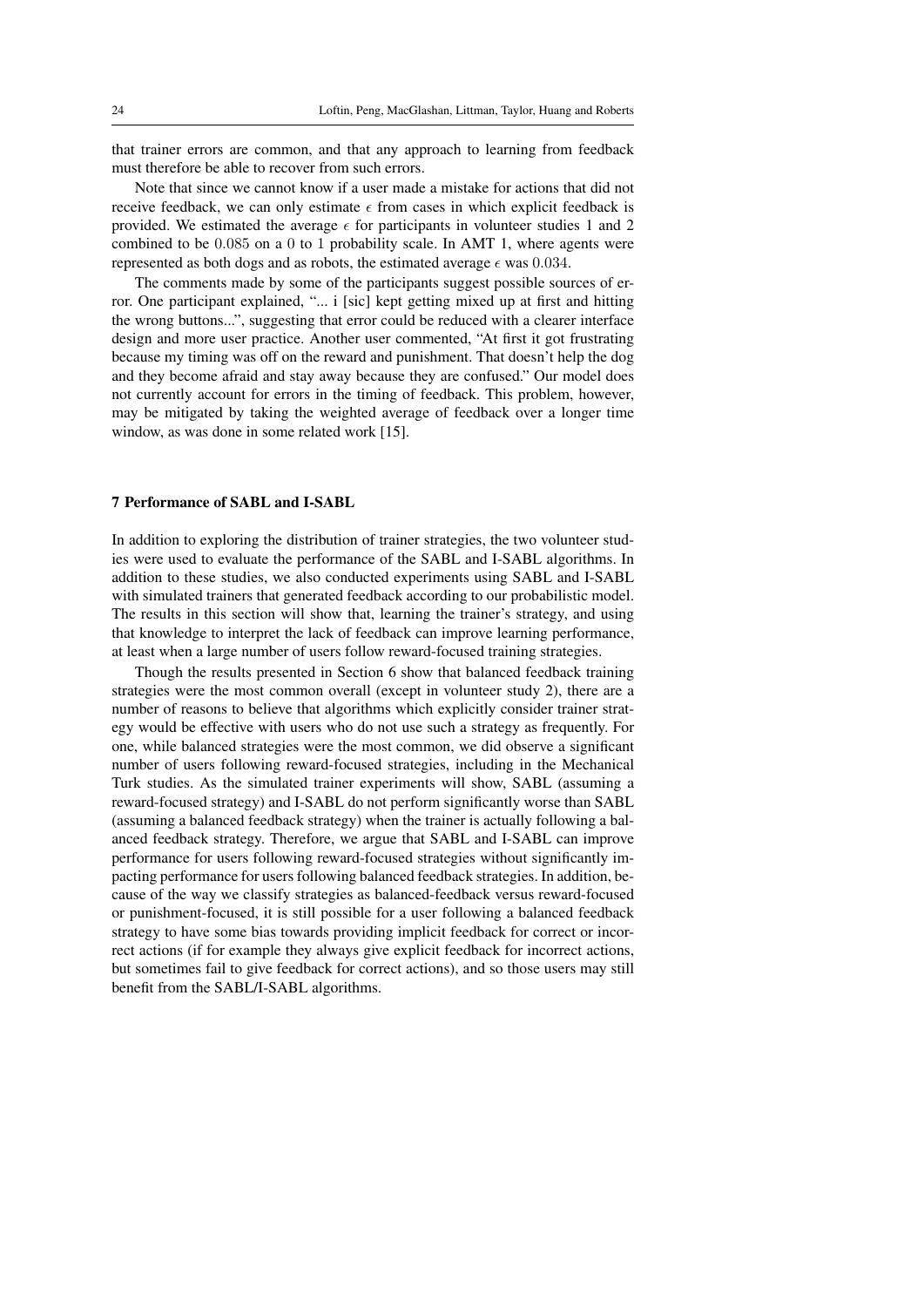#### 7.1 Reward Based Algorithms,  $M_{-0}$  and  $M_{+0}$

To evaluate the SABL and I-SABL algorithms, we compare them against two algorithms ( $M_{-0}$  and  $M_{+0}$ ) which are meant to be representative of algorithms from the literature which treat human feedback as being representative of numeric reward.  $M_{-0}$  and  $M_{+0}$  both map each feedback to a numeric reward value,  $+1$  for positive feedback, and −1 for negative feedback. Both algorithms maintain a table containing the average reward value received for observation/action pair with a value of zero for any state action pair that has not yet been encountered during learning. Unlike SABL and I-SABL,  $M_{-0}$  and  $M_{+0}$  use the cumulative value of all feedback given during an episode. Both algorithms take the action which has the highest average reward of all actions for the current state.  $M_{-0}$  and  $M_{+0}$  differ in how they handle of cases where no feedback is given. M−<sup>0</sup> is designed to be most similar to the TAMER framework [17] and ignores episodes without feedback, making no changes to its value estimates in that case.  $M_{+0}$  is designed to be similar to the COBOT system [11] in how it handles episodes without feedback, treating no feedback as a reward value of zero. Therefore, with  $M_{+0}$ , value estimates for actions will return to zero after enough episodes with no feedback.

As M−<sup>0</sup> ignores episodes without feedback, there is no way for it to interpret the lack of feedback using knowledge of the trainers strategy.  $M_{+0}$  could, however, be modified to learn from the lack of feedback, by assigning a positive or negative reward value to episodes without feedback, depending on the trainer's strategy. The  $M_{-0}$ algorithm would still behave differently from SABL, even if both assumed the same strategy. If, for example, both assumed a punishment-focused strategy (and the trainer actually followed such a strategy), then  $M_{+0}$  should assign a positive reward value (one less that the value assigned to explicit positive feedback) to episodes without feedback. If, based on explicit feedback, both algorithms had identified the correct action for a state, then their subsequent actions for that state would yield little explicit feedback. After each episode without feedback, SABL would increase the estimated likelihood of the action being correct, while  $M_{+0}$  would move its reward estimate for the action closer to the reward value associated with the lack of feedback. This could have the effect of reducing that action's reward estimate, and actually cause the agent to eventually select a different action, which would be undesirable if the action is actually correct.

We do not, however, explore the possibility of using  $M_{+0}$  with strategy knowledge here, and to our knowledge a similar approach has not been described in the literature. As stated above, in these experiments we always assume that  $M_{+0}$  assigns a reward value of zero to episodes without feedback.

#### 7.2 User Studies

Volunteer studies 1 and 2, in addition to evaluating the types of strategies used by human trainers, also evaluate the performance (in terms of the time required to learn the target policy) of SABL and I-SABL, both against each other and against existing approaches. Volunteer study 1 compared SABL against  $M_{-0}$  and  $M_{+0}$ , and had 126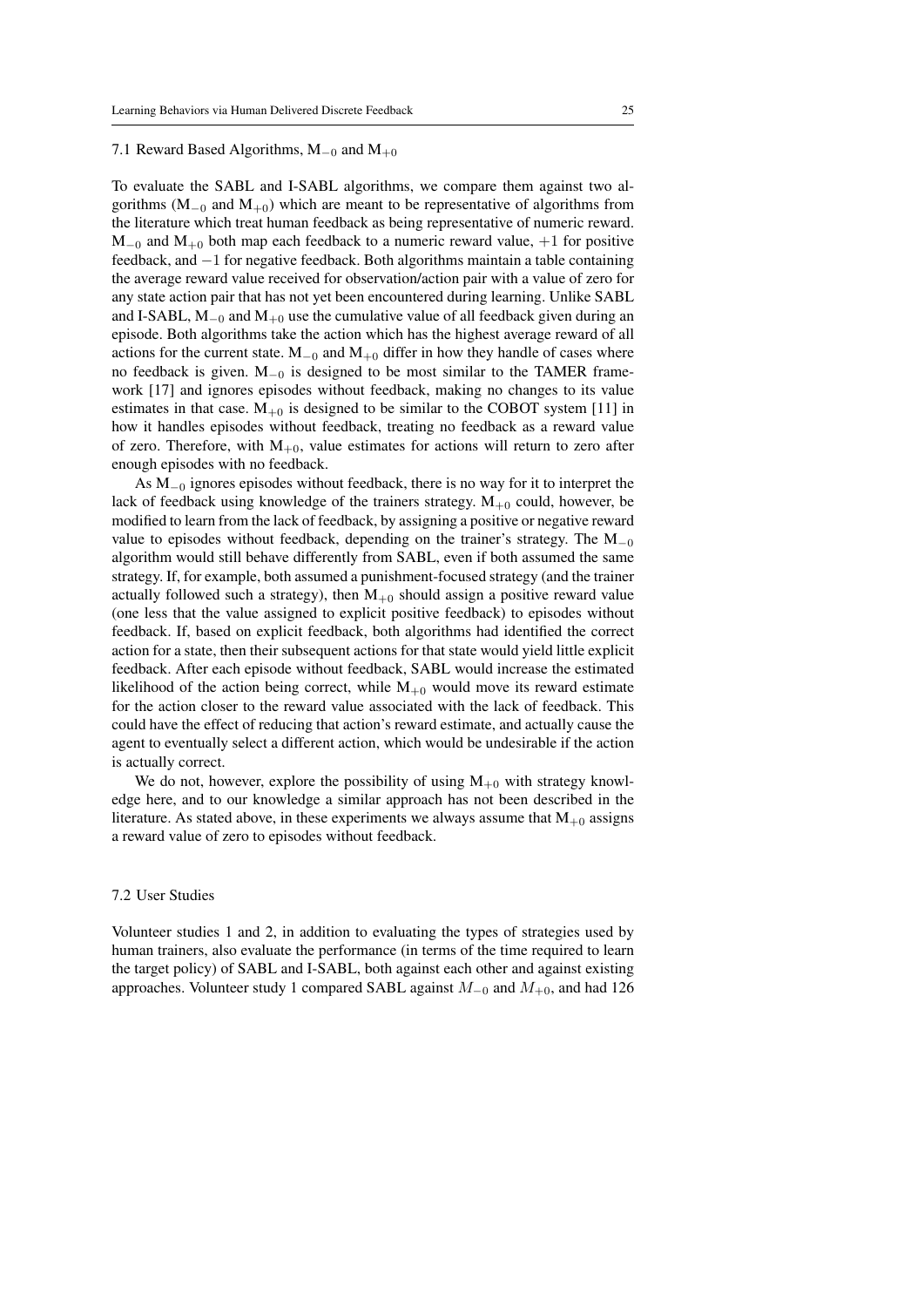



Fig. 6: Average number of episodes required to learn a policy that was correct for at least 50%, 75%, or 100% of observations, and until the participants terminated the session. (\* indicates that differences were statistically significant for that column)

users, of which 71 completed training at least one learner. Volunteer study 2 compared I-SABL against SABL and had 43 users, of which 26 completed training at least one learner. In both of these studies, the base SABL learner assumed that the trainer followed a balanced feedback strategy, that is,  $\mu^+ = \mu^-$ .

Our performance measure was the average number of steps it took each agent to reach each of four criteria. Three of the criteria were when the learner's estimate of the policy was 50%, 75%, and 100% correct. The fourth criterion was the number of steps before the user terminated the experiment. Results from the first user study show that learners using SABL tended to outperform those using  $M_{-0}$  and  $M_{+0}$ . Fig. 6(a) shows the number of steps to reach each of the four criteria. The bars for SABL are lower than their counterparts for the other algorithms, showing that on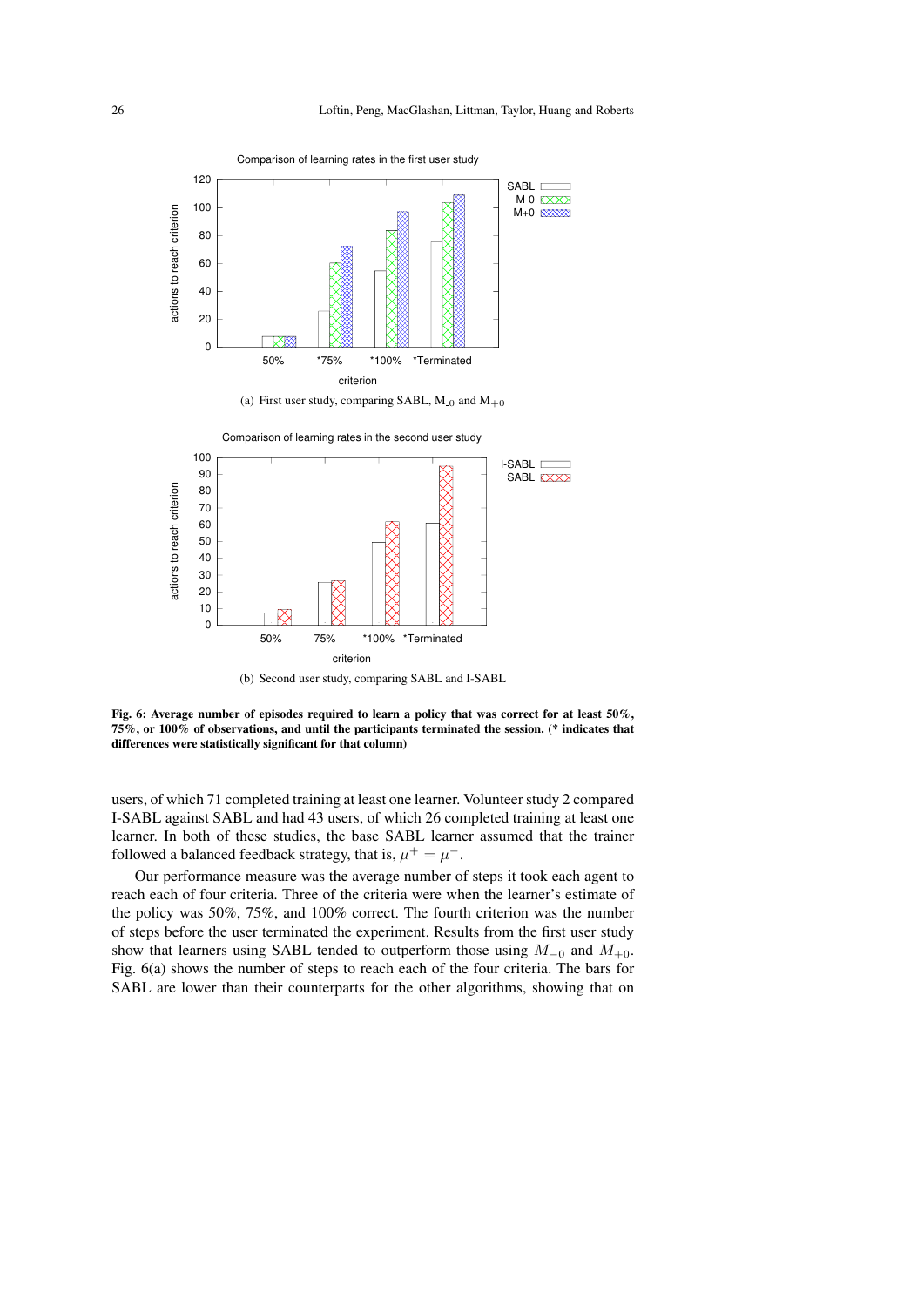average the SABL learner took fewer steps to reach the 75%, 100%, and the user termination criteria. Unpaired two sample t-tests show that the differences between the SABL learner and the  $M_{-0}$  and  $M_{+0}$  learners, for the 75%, 100% and termination criteria, were statistically significant ( $p < 0.05$ ). In addition, a larger percentage of sessions using SABL reached 50%, 75%, and 100% policy correctness than using  $M_{-0}$  or  $M_{+0}$ . Pearson's  $\chi^2$  tests show that the differences between the number of times the SABL learner and the  $M_{-0}$  and  $M_{+0}$  learners reached the 100% criteria were statistically significant ( $p < 0.01$ ), with the SABL,  $M_{-0}$  and  $M_{+0}$  learners reaching 100% correctness 53%, 17% and 19% of the time respectively.

In the second study, we compared I-SABL against SABL using the same performance criteria to test whether inferring trainers' strategies improves learning performance. Fig.6(b) shows the number of steps for each algorithm to reach the criteria. Of interest are the very small (statistically insignificant) differences between SABL and I-SABL for the 50% and 75% policy correctness criteria. The difference becomes much larger at the 100% and user-selected termination criteria, where I-SABL reaches each criteria in significantly fewer steps. This is expected, as improvements in learning performance for I-SABL will be most pronounced when the agent has received enough feedback for some observations to infer the trainer's strategy. Unpaired t-tests show these performance differences are statistically significant, with  $p = 0.01$  for the 100% and  $p < 0.05$  for the termination criteria. A larger percentage of sessions using I-SABL reached 50%, 75%, and 100% policy correctness before termination than using SABL. Pearson's  $\chi^2$  tests show that the differences between the number of times the I-SABL learner and the SABL learner reached the 100% criteria were significant ( $p < 0.01$ ), with the I-SABL learner reaching 100% policy correctness 50% of the time, and the SABL learner reaching it 23% of the time, respectively.

We note that SABL took more episodes on average to learn in volunteer study 2 than it did in volunteer study 1. We attribute this difference to the fact that users with dog training experience, who were much more common in study 2 than in study 1, were more likely to use a reward-focused training strategy. As the SABL algorithm assumed a balanced feedback strategy, it ignored episodes without feedback, and so performed more poorly under reward-focused strategies which provided fewer explicit feedbacks. This does however raise the question of how the  $M_{-0}$  and  $M_{+0}$ algorithms would have performed in this study. As users gave less explicit feedback in volunteer study 2, we suggest that  $M_{-0}$  and  $M_{+0}$  would have suffered a similar reduction in performance as SABL, since they too cannot directly consider trainer strategy (though  $M_{+0}$  does include episodes without feedback in its value estimate). As  $M_{-0}$  and  $M_{+0}$  were not evaluated in volunteer study 2, however, we cannot compare their performance to that of SABL in that study, nor can we directly compare their performance to the performance of I-SABL.

#### 7.3 Simulated Trainer Experiments

To help understand how strategy inference allows I-SABL to outperform SABL, we ran several experiments with simulated trainers in contextual bandit domains, com-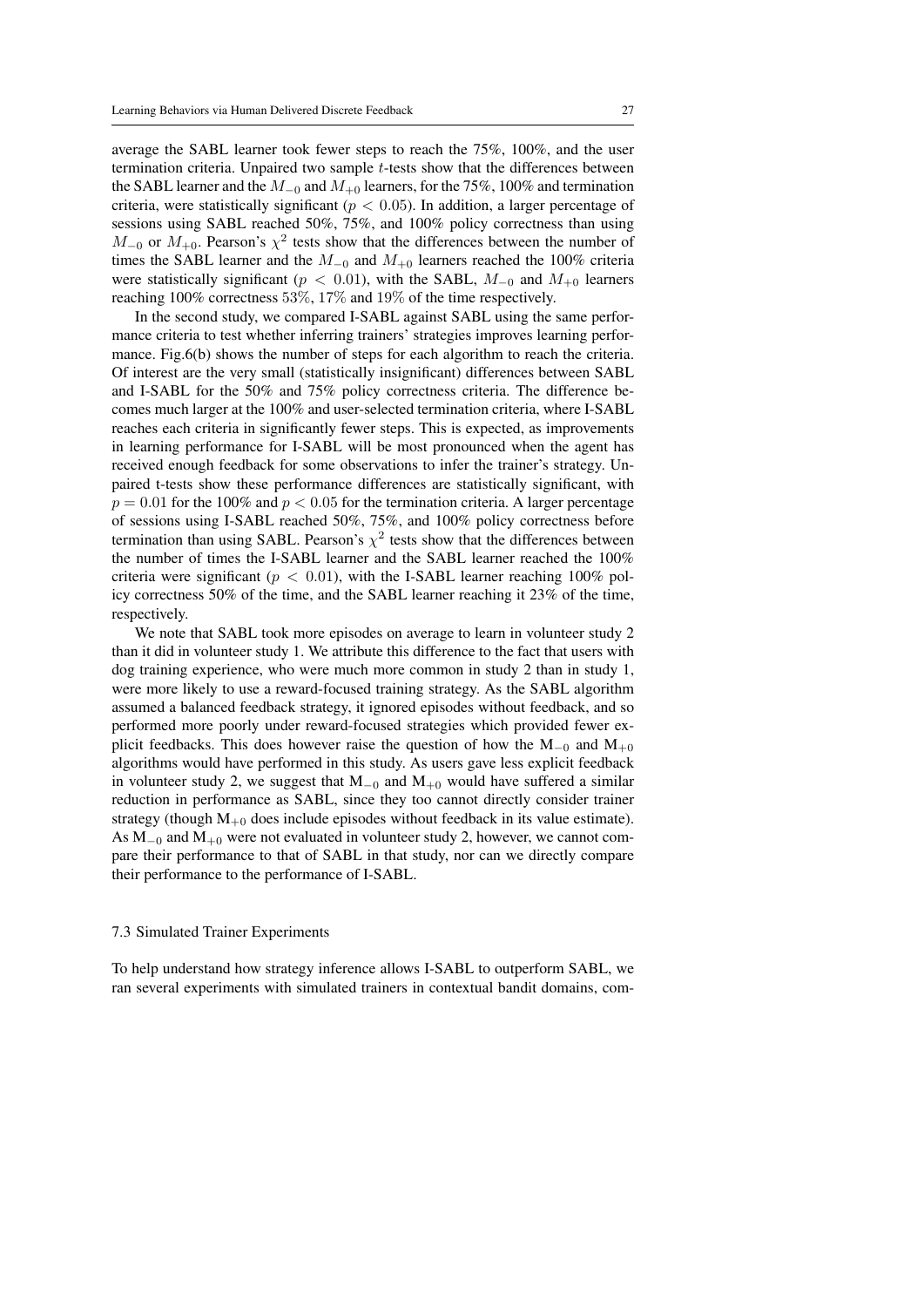

Fig. 7: Performance of I-SABL and SABL  $(\mu = \mu^+ = 0.1)$  with simulated trainers. The bottom x-axis is the trainer's  $\mu^+$ , the top x-axis is  $\mu^-$ , and the y-axis is the number of episodes to find the target policy. As the difference between  $\mu^+$  and  $\mu^-$  grows, so too does the performance difference between SABL and I-SABL

paring I-SABL against SABL (with SABL's  $\mu^+ = \mu^- = 0.1$ ). The simulated trainer chose a target policy at random, and generated feedback using the same probabilistic model underlying SABL and I-SABL. We tested each learning agent on tasks consisting of 2, 5, 10, 15 and 20 observations and 2, 3, or 4 actions. These experiments were conducted for a range of pairs of  $\mu^+$  and  $\mu^-$  values for the simulated trainer. Each  $\mu$  parameter was varied, from 0.0 to 0.8, such that  $\mu^- + \mu^+ \leq 1$ . The trainer's error rate was  $\epsilon$ =0.2, matching SABL and I-SABL's assumed value. Learners in these studies took actions at random but kept an estimate of the most likely policy.

The results show that I-SABL is able to take advantage of information from episodes where no explicit feedback is given. Fig. 7 shows two curves representing the number of steps it took the SABL and I-SABL agents to find the correct policy, for varying  $\mu$  parameters. The difference in performance between I-SABL and SABL increases (in favor of I-SABL) as the trainer's  $\mu$  parameters diverge from the balanced strategy that SABL assumes. In addition, I-SABL compares well to SABL even when the trainer follows a balanced strategy.

## 8 SABL in Sequential Domains

Results presented thus far show SABL and I-SABL in contextual bandit domains, where the agent can observe the world, but it's actions have no effect on the probability of subsequent states of the world. We can also apply these algorithms to sequential decision making domains. For efficiency, we limit the set of policies considered by SABL and I-SABL, by assuming that the trainer teaches an optimal policy for some set of conditions. In a grid world, for example, the trainer could teach the agent to reach some goal location.

We tested SABL and I-SABL for sequential domains in a 15 by 15 grid world with a simulated trainer. The algorithms considered 48 possible goal states, as well as two special kinds of "obstacles"—states the agent could move in to or out of but may have needed to avoid—depending on the particular obstacle condition. There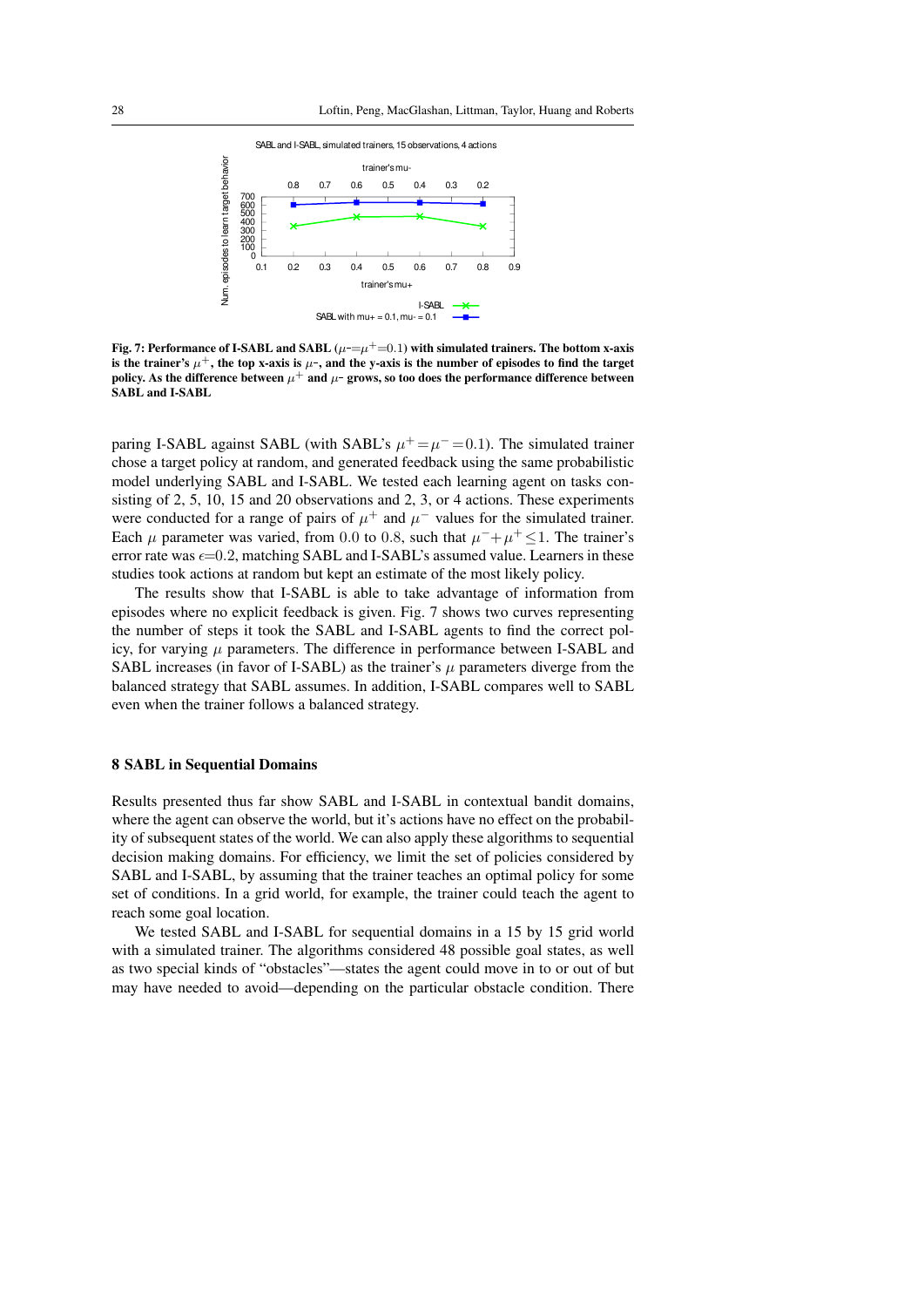

Fig. 8: The sequential domain. Blue squares represent possible goal states, circles represent obstacles of type one and stars represent obstacles of type two

Table 6: For all algorithm and simulated trainer pairs tested, the average number of steps before the agent correctly identified the intended policy as the most likely, and the average number of explicit feedbacks that were provided before the intended task was identified as the most likely. "N/A" indicates that the algorithm was unable to learn the correct policy in the majority of training runs

| Trainer's   | Learning                  | Identify | 95% Conf.  | # Explicit | 95% Conf.  |
|-------------|---------------------------|----------|------------|------------|------------|
| Strategy    | Algorithm                 | Policy   | Int.       | Feedbacks  | Interval   |
|             | LSABL                     | 44.4     | $+11.7$    | 39.1       | $+10.4$    |
| balanced    | SABL - balanced feedback  | 46.7     | $+9.3$     | 40.5       | $+8.1$     |
| feedback    | SABL - reward-focused     | 67.3     | $+21.1$    | 60.0       | $+19.3$    |
|             | SABL - punishment-focused | 65.6     | $\pm 20.6$ | 58.1       | $\pm 18.5$ |
|             | LSABL                     | 68.7     | $+20.5$    | 54.1       | $+17.7$    |
| reward-     | SABL - balanced feedback  | 152.8    | $+27.9$    | 71.4       | $\pm 18.2$ |
| focused     | SABL - reward-focused     | 65       | $+23.8$    | 50.8       | $\pm 20.4$ |
|             | SABL - punishment-focused | N/A      | N/A        | N/A        | N/A        |
|             | LSABL                     | 76.2     | $+25.4$    | 14.8       | $\pm$ 3.9  |
| punishment- | SABL - balanced feedback  | 190.9    | $+27.3$    | 37.4       | $+4.5$     |
| focused     | SABL - reward-focused     | N/A      | N/A        | N/A        | N/A        |
|             | SABL - punishment-focused | 51.3     | $\pm$ 17.9 | 11.1       | $\pm 2.8$  |

were four different obstacle conditions (no obstacles, avoid type one, avoid type two, avoid both types), resulting in  $48 \times 4 = 192$  possible optimal policies. Fig. 8 shows the grid world used. Note that the learners did not actually receive any information about the goal or obstacles from the environment, and so could only learn the correct behavior based on trainer feedback. In the sequential case, SABL and I-SABL simply assumed that the trainer's target policy was one of the 192 possible optimal policies.

In this case SABL and I-SABL only considered a small, finite set of possible  $\mu$  parameter combinations, representing balanced, reward-focused, and punishmentfocused trainer strategies. Additionally, to leverage this simplification rather than use EM on the entire feedback history at each step, we adapted I-SABL to update its prior belief in each strategy and policy to the posterior probability distribution given by the most recent feedback and the current distribution over trainer strategies. Trainer strategies were defined by  $\{\mu^+, \mu^-\} = \{0.1, 0.1\}$  for the balanced feedback strategy,  $\{\mu^+, \mu^-\} = \{0.1, 0.9\}$  for the reward-focused strategy, and  $\{\mu^+, \mu^-\} = \{0.9, 0.1\}$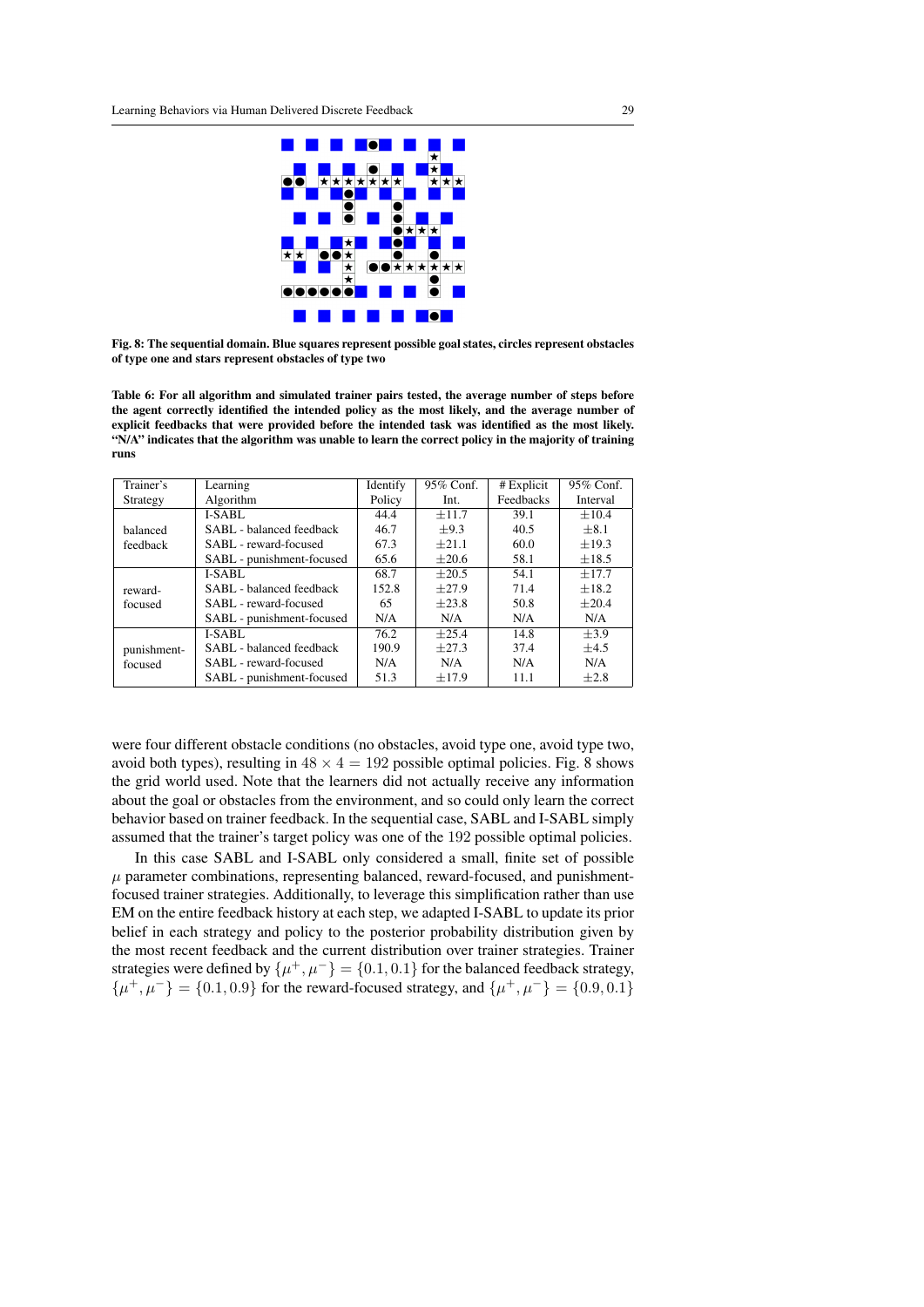for the punishment-focused strategy. We did not consider the inactive strategy, as it was uncommon in the user study. For all strategies,  $\epsilon = 0.05$ , which is lower than the assumed error rate used in our user studies, but is closer to the actual error rate observed in those studies. We should note that the values of the  $\mu$  parameters were chosen to represent strategies that strongly prefer explicit feedback in all cases, or extremely reward or punishment focused strategies. This was done both to highlight differences between the learning algorithms, and because such strong preferences were observed in the user studies.

Table 6 summarizes the results for all algorithm and trainer strategy pairs. For all simulated trainers, I-SABL and SABL using the correct feedback strategy identified the intended policy the fastest, again demonstrating that I-SABL does not suffer significantly from initial uncertainty about the trainer strategy. When the simulated trainer used a balanced strategy, SABL using incorrect strategy assumptions performed worse, but not significantly worse, likely due the fact that the simulated trainer almost always gave explicit feedback. Regardless of their strategy assumption, SABL learners always interpret explicit feedback in the same way. However, when the trainer does not employ a balanced strategy, incorrect SABL assumptions will be more problematic. If SABL assumes a balanced feedback strategy while the trainer follows a reward-focused strategy, the policy can be learned, but more steps are needed to do so because many steps receive no explicit feedback and so are ignored. If SABL assumes the opposite strategy (e.g., assuming punishment-focused when it is actually reward-focused), then the agent may never learn the correct policy. Assuming the opposite strategy likely performs so poorly because it misinterprets what a lack of feedback means. If SABL assumes a punishment-focused strategy when it's actually a reward-focused strategy, it will interpret the lack of feedback when its action is incorrect as evidence that it is correct.

In these results, it is also interesting to note how few explicit feedbacks are required for I-SABL and SABL (with a correct strategy assumption) to learn when the trainer follows a punishment-focused strategy. As it learns, more of the agent's actions are correct, resulting in less explicit feedback; since I-SABL (and SABL assuming a punishment-focused strategy) correctly interpret this lack of explicit feedback as positive, it does not hinder learning. In these experiments the actual and assumed error rates  $\epsilon$  were relatively low at 0.05. While a higher error rate would certainly have meant that each algorithm would take longer to learn (more mistakes would need to be corrected, requiring more time and more feedback), it is unclear how the error rate would affect the relative performance of SABL and I-SABL. While more erroneous feedback could reduce the quality of I-SABL's estimate of the trainer's strategy, knowledge of trainer strategy could also allow I-SABL to more quickly recover from mistakes.

#### 9 Future Directions

This work has only considered cases where the state and action spaces of the task domain are discrete, such that the trainer's desired behavior can be represented simply as a list of each state with its correct action. In many real world domains with large or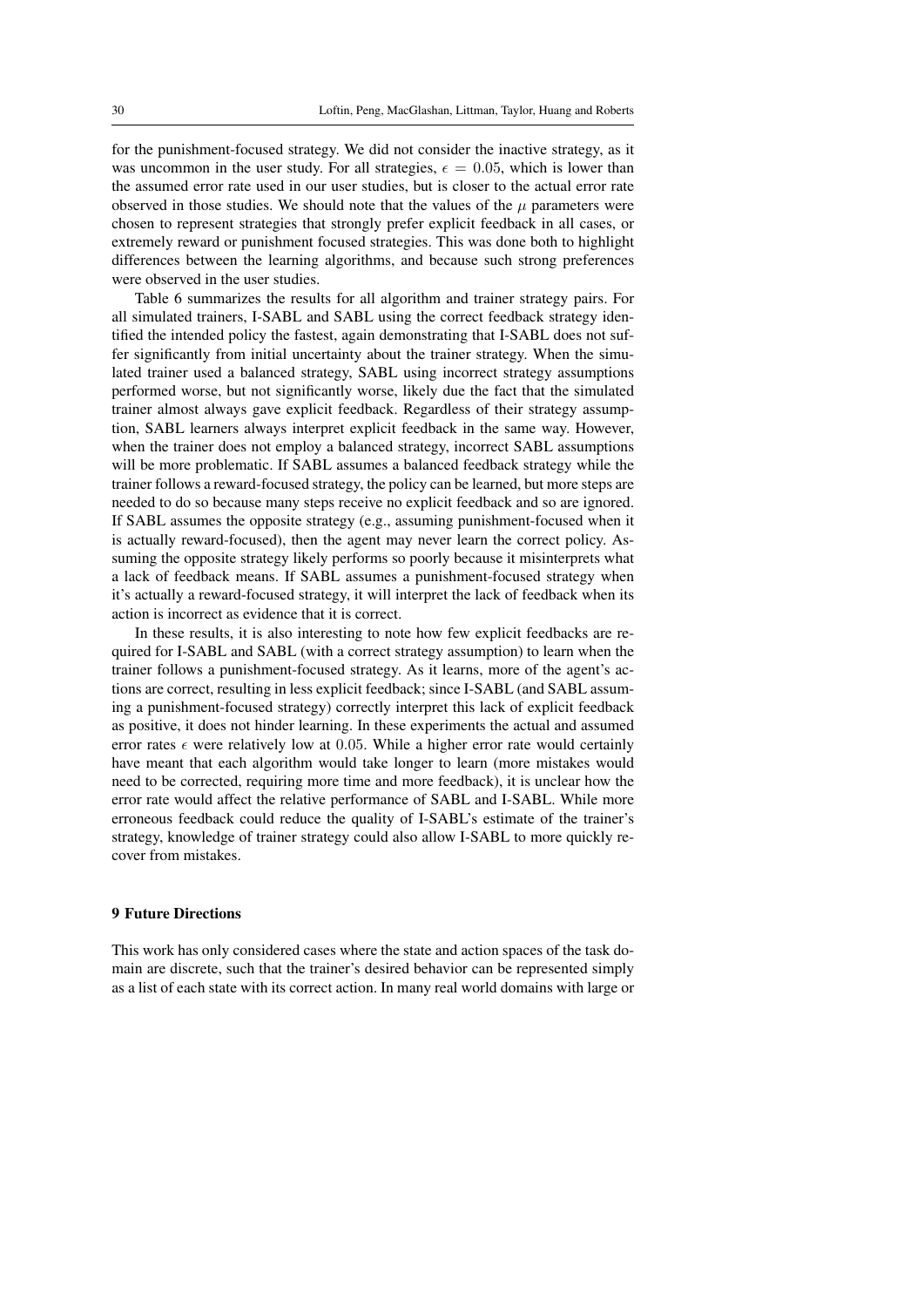continuous state spaces, it may not be possible for the target policy to be represented in such an explicit way, or it may be difficult for the agent to demonstrate every state action pair possible. In such cases, it may be necessary for the policy to be represented some parametric function approximator that can handle continuous state features, and that allows for some degree of action generalization between states. While this work has considered only discrete policies, we suggest that it would be possible to learn such continuous, parametric policy representations under the SABL/I-SABL framework. For example, policies in continuous spaces can be represented as multilayer perceptrons, such that learning the target policy involves finding weight and bias parameters of the network that minimize or maximize some objective function based on examples of that policy [26]. The policy likelihood function that SABL attempts to maximize could be used as an objective function for training such a network via backpropagation. Similarly, the expected likelihood function maximized in each iteration of I-SABL's expectation-maximization algorithm could be used as the objective function for training a network, such that I-SABL would attempt to find a maximum likelihood estimate of the network parameters, rather than of the policy itself.

Real world domains are also often sequential in nature, such that information about the dynamics of the environment can be used to help identify the target policy. While this work considers learning from feedback in sequential domains, by combining our learning framework with algorithms for inverse reinforcement learning, we note that the applicability of such IRL algorithms to many real world domains often depends on their ability to compute good, if not optimal, policies in those domains. Much of the work in inverse reinforcement learning has been restricted to cases where the state space is discrete, where algorithms such as value iteration, policy iteration, or linear programming can be used to compute optimal policies [21, 22]. Even when reward functions can be modeled based on continuous features, the underlying domain may still need to be discretized during the planning phase [1]. Similarly, our maximum likelihood IRL approach relies on the existence of an efficient planning algorithm for the task domain, which in our experiments is discrete. Future work might consider how SABL and I-SABL could be combined with IRL algorithms that are better suited to continuous domains [28]. Extensions of our learning algorithms to continuous domains, however, are beyond the scope of this work and are reserved for future studies.

As discussed earlier in this work, there are many aspects of trainer strategies which are not accounted for in our model. For one, we have no explicit model of how a trainer's strategy can change over time, or what such changes in and of themselves are meant to convey to the learning agent. In the survey section of the user studies, some participants discussed how they changed strategy over time. One participant explained, "I rewarded for every time the dog faced the side the rat came from. I ignored incorrect responses. As the dog became better and better at heading to the rat side, I implemented random reward for correct responses and continued to ignore incorrect responses."

Another participant similarly believed that rewards would be more useful early, while punishments would be better later on, "I allowed for mistakes in the beginning because the dog was 'new' to the task. I rewarded any successful attempts with increasing amounts of reward up to 5 rewards per successful guess. Then, I applied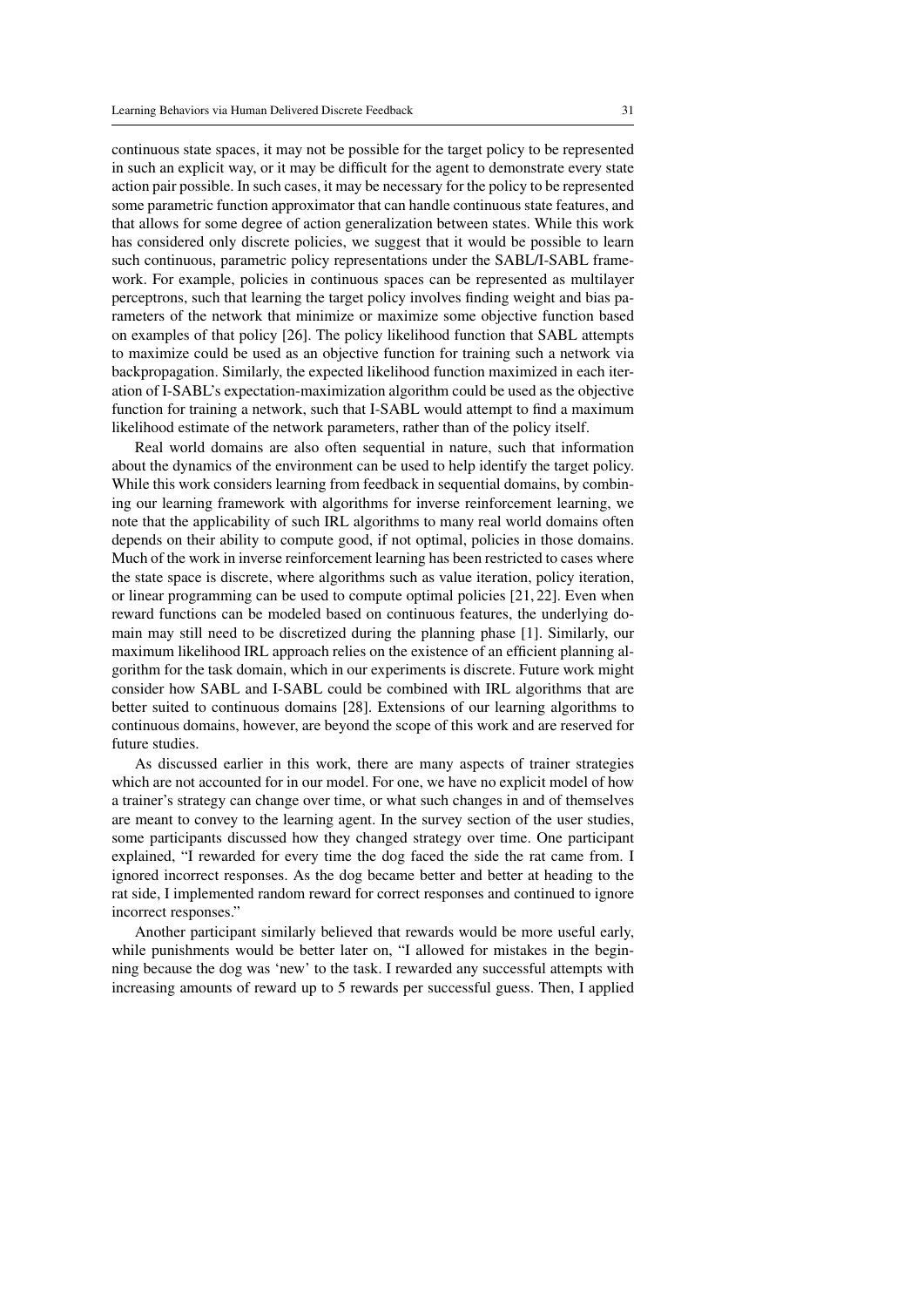punishments to correct mistakes since the dog had 'learned' what the correct action was." In both of these cases, the meaning of the lack of feedback changes over time, going from implicitly negative to neutral or implicitly positive. Our model could be extended to account for this change, so as to correctly interpret the lack of feedback throughout the training session.

Future work could also consider how to handle various types of trainer error. Specifically, we currently have no way to account for delay in the feedback given that might cause it to be associated with the wrong action. There is also the possibility that feedback has different interpretations for different parts of a task, that is, for different subsets of states and actions. Developing models of feedback that account for these more complex and variable training strategies would allow us to build learning agents that could better adapt to the user's strategy.

## 10 Conclusion

This work has demonstrated that, when considering the problem of learning from trainer feedback, significant improvements in learning performance can be achieved by applying relatively simple models of trainer strategy. We have also shown that there is significant variability in trainer strategy that can be exploited. We can draw two main conclusions from the empirical results presented in this work.

- 1. Human trainers use a variety of strategies when training virtual agents, and may change strategy while training. These results suggest that trainers' choices of strategies can be influenced by the trainers' backgrounds, and, at least to some degree, by the nature of the training task itself. The different strategies followed by trainers necessitate different interpretations of cases where no feedback is given, with the lack of feedback indicating a correct action under some strategies, and an incorrect action under others.
- 2. We have presented two probabilistic inference algorithms, SABL and I-SABL, which explicitly take trainer strategy into account. We have demonstrated with real users that these algorithms can learn behaviors with fewer trainer feedbacks than algorithms based on a numerical interpretation of feedback, and we have demonstrated that I-SABL in particular is able to adapt to trainers' strategies online, and so is able to learn more efficiently by correctly interpreting what the lack of feedback means.

Based on these results we argue that incorporating similar, though potentially more general models of human feedback into systems designed to learn and reason in more complicated, real-world environments will allow us to build robots and virtual agents that can learn useful behaviors efficiently, and in a way that is intuitive for the average user who has little or no backgrounds in programming or artificial intelligence.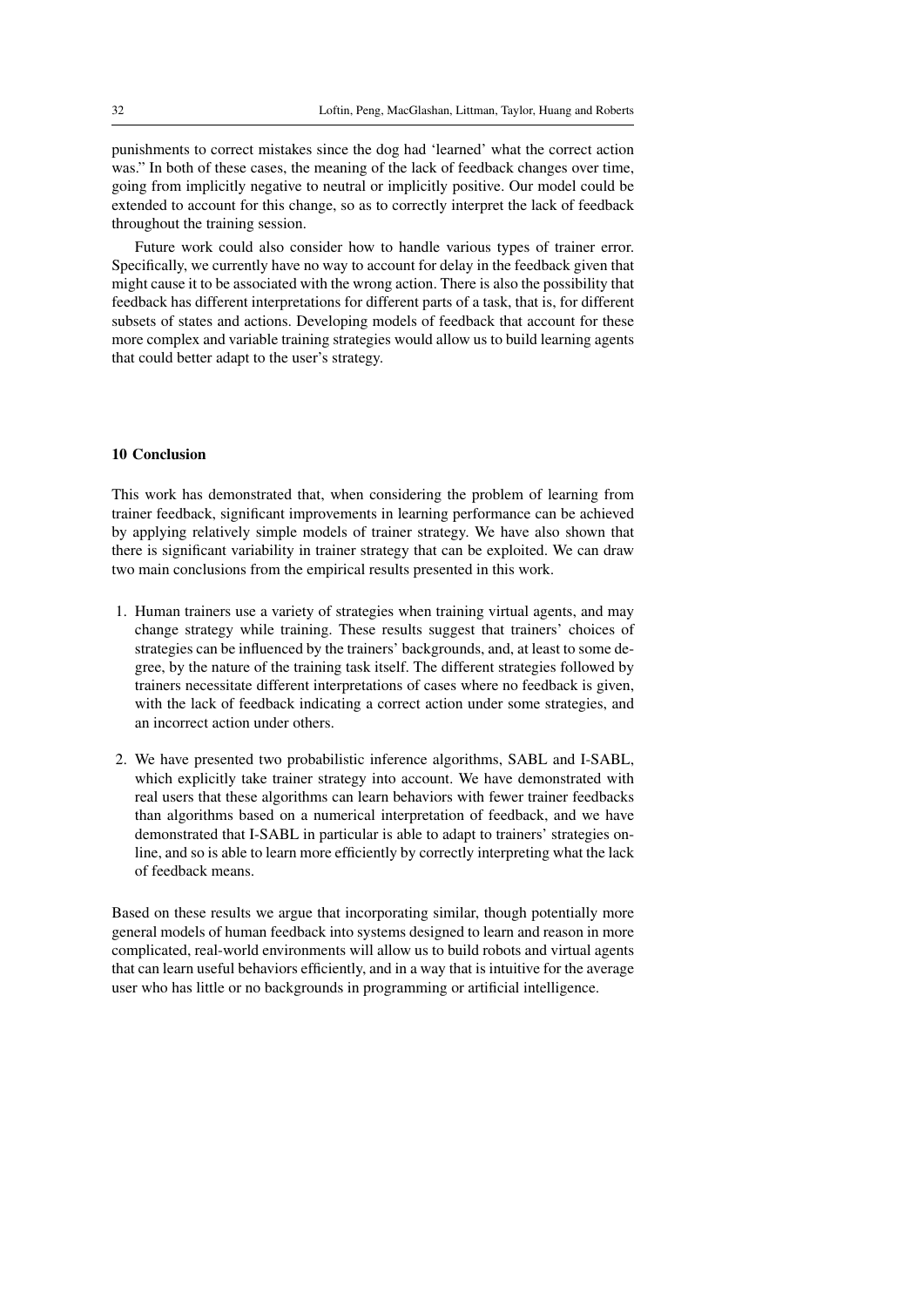#### Acknowledgments

This work was supported in part by grants IIS-1149917 and IIS-1319412 from the National Science Foundation.

#### References

- 1. Abbeel, P., Ng, A.Y.: Apprenticeship learning via inverse reinforcement learning. In: Proceedings of the Twenty-First International Conference on Machine Learning (2004)
- 2. Argall, B., Browning, B., Veloso, M.: Learning by demonstration with critique from a human teacher. In: Proceedings of the ACM/IEEE International Conference on Human-Robot Interaction, pp. 57–64 (2007)
- 3. Argall, B.D., Chernova, S., Veloso, M., Browning, B.: A survey of robot learning from demonstration. Robotics and Autonomous Systems  $57(5)$ ,  $469 - 483(2009)$
- 4. Atkeson, C.G., Schaal, S.: Robot learning from demonstration. In: Proceedings of the Fourteenth International Conference on Machine Learning (1997)
- 5. Cakmak, M., Lopes, M.: Algorithmic and human teaching of sequential decision tasks. In: Proceedings of the Twenty-Sixth AAAI Conference on Artificial Intelligence, pp. 1536–1542 (2012)
- 6. Chernova, S., Veloso, M.: Confidence-based policy learning from demonstration using gaussian mixture models. In: Proceedings of the 6th International Conference on Autonomous Agents and Multiagent Systems (2007)
- 7. Dempster, A.P., Laird, N.M., Rubin, D.B.: Maximum likelihood from incomplete data via the em algorithm. Journal of the Royal Statistical Society. Series B (Methodological) 39(1), pp. 1–38 (1977)
- 8. Griffith, S., Subramanian, K., Scholz, J., Isbell, C., Thomaz, A.L.: Policy shaping: Integrating human feedback with reinforcement learning. In: Advances in Neural Information Processing Systems 26 (2013)
- 9. Heer, J., Good, N.S., Ramirez, A., Davis, M., Mankoff, J.: Presiding over accidents: system direction of human action. In: Proceedings of the SIGCHI Conference on Human Factors in Computing Systems (2004). Pages 463–470
- 10. Hiby, E., Rooney, N., Bradshaw, J.: Dog training methods: their use, effectiveness and interaction with behaviour and welfare. Animal Welfare 13(1), 63–70 (2004)
- 11. Isbell, C., Shelton, C., Kearns, M., Singh, S., Stone, P.: A social reinforcement learning agent. In: Proceedings of the Fifth International Conference on Autonomous Agents, pp. 377–384 (2001)
- 12. Judah, K., Fern, A., Tadepalli, P., Goetschalckx, R.: Imitation learning with demonstrations and shaping rewards. In: Proceedings of the Twenty-Eighth AAAI Conference on Artificial Intelligence, pp. 1890–1896 (2014)
- 13. Judah, K., Roy, S., Fern, A., Dietterich, T.G.: Reinforcement learning via practice and critique advice. In: Proceedings of the Twenty-Fourth AAAI Conference on Artificial Intelligence, pp. 481–486 (2010)
- 14. Khan, F., Zhu, X., Mutlu, B.: How do humans teach: On curriculum learning and teaching dimension. In: Proceedings of the Twenty-Fifth Annual Conference on Neural Information Processing Systems, pp. 1449–1457 (2011)
- 15. Knox, W., Stone, P., Breazeal, C.: Training a robot via human feedback: A case study. In: Social Robotics, *Lecture Notes in Computer Science*, vol. 8239, pp. 460–470 (2013)
- 16. Knox, W.B., Glass, B.D., Love, B.C., Maddox, W.T., Stone, P.: How humans teach agents a new experimental perspective. International Journal of Social Robotics 4(4), 409–421 (2012)
- 17. Knox, W.B., Stone, P.: Interactively shaping agents via human reinforcement: The tamer framework. In: Proceedings of the Fifth International Conference on Knowledge Capture, pp. 9–16 (2009)
- 18. Knox, W.B., Taylor, M.E., Stone, P.: Understanding human teaching modalities in reinforcement learning environments: A preliminary report. In: Proceedings of the Workshop on Agents Learning Interactively from Human Teachers (at IJCAI-11) (2011)
- 19. Li, G., Hung, H., Whiteson, S., Knox, W.B.: Using informative behavior to increase engagement in the TAMER framework. In: Proceedings of the Twelfth International Conference on Autonomous Agents and Multiagent Systems, pp. 909–916 (2013)
- 20. Lu, T., Pal, D., Pal, M.: Contextual multi-armed bandits. In: Proceedings of the Thirteenth international conference on Artificial Intelligence and Statistics (2010)